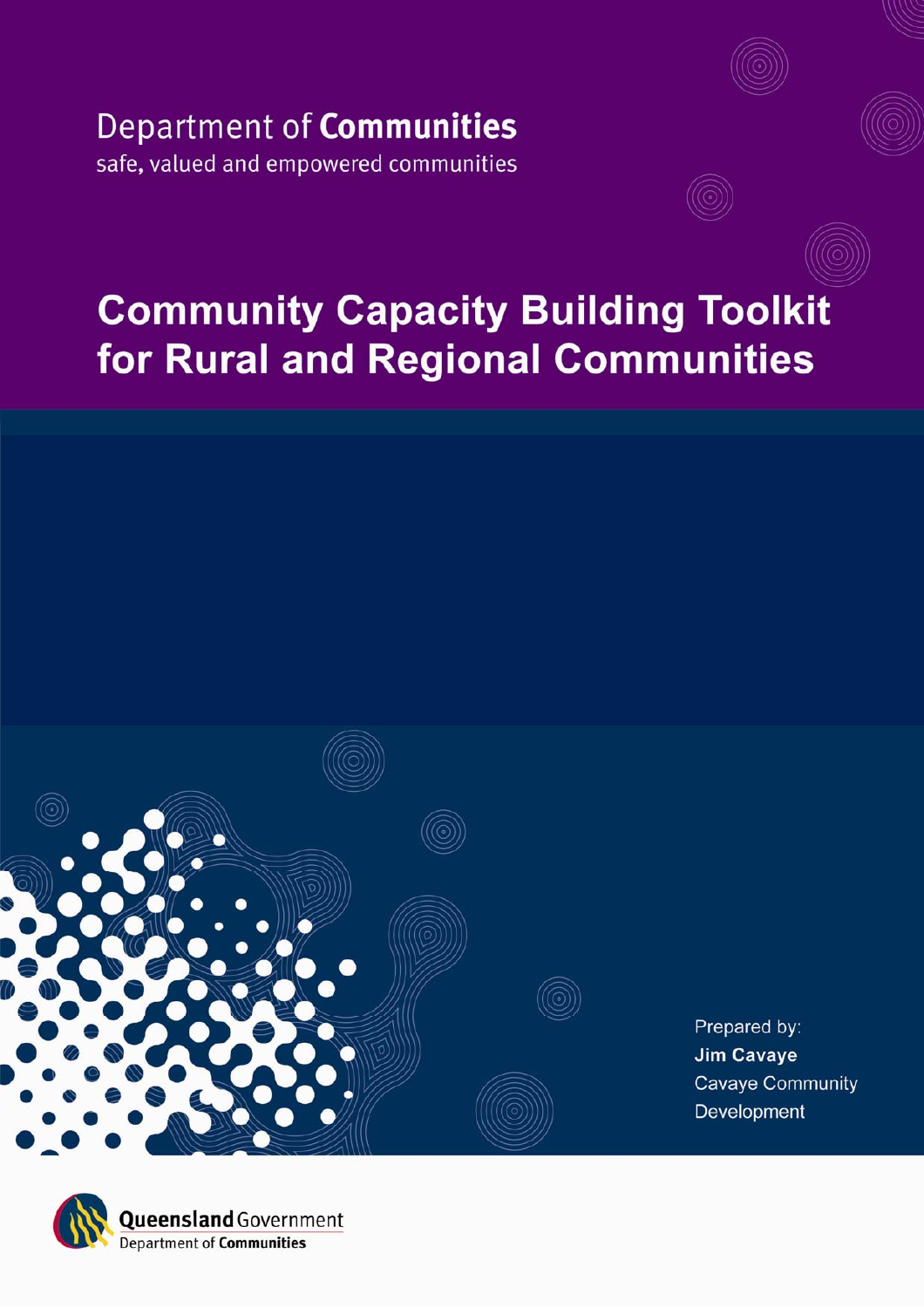# **Community Capacity Building Online Toolkit**

#### **Introduction**

Welcome to the *Get involved* community capacity building toolkit. This toolkit aims to support rural and regional Queenslanders as they work towards increasingly sustainable, liveable and prosperous rural communities.

The toolkit provides practical, easy to read information and resources that will be useful whether you are a community development worker, a state or local government officer working with communities, or an individual with a passion for a project that will benefit your community.

The toolkit includes many suggestions for effective ways to work with communities, links to extra resources, funding sources, tips on helpful contacts, and stories from people who have worked together to improve their community in both large and small ways. Most of the material has been drawn from Australian research and experiences, although there are also links to particularly useful international resources.

The toolkit has been developed by the Queensland Department of Communities in response to conversations with people in rural and regional communities through the [Blueprint for the Bush.](http://www.communities.qld.gov.au/community/regional/blueprint/) It also has links with the [Strengthening NGOs](http://www.communities.qld.gov.au/community/strengthening_ngos/) project, particularly the [Community Door](http://www.qld.gov.au/ngo/) website — a 'one-stop shop' for information, tools and resources to support community-based organisations in Queensland.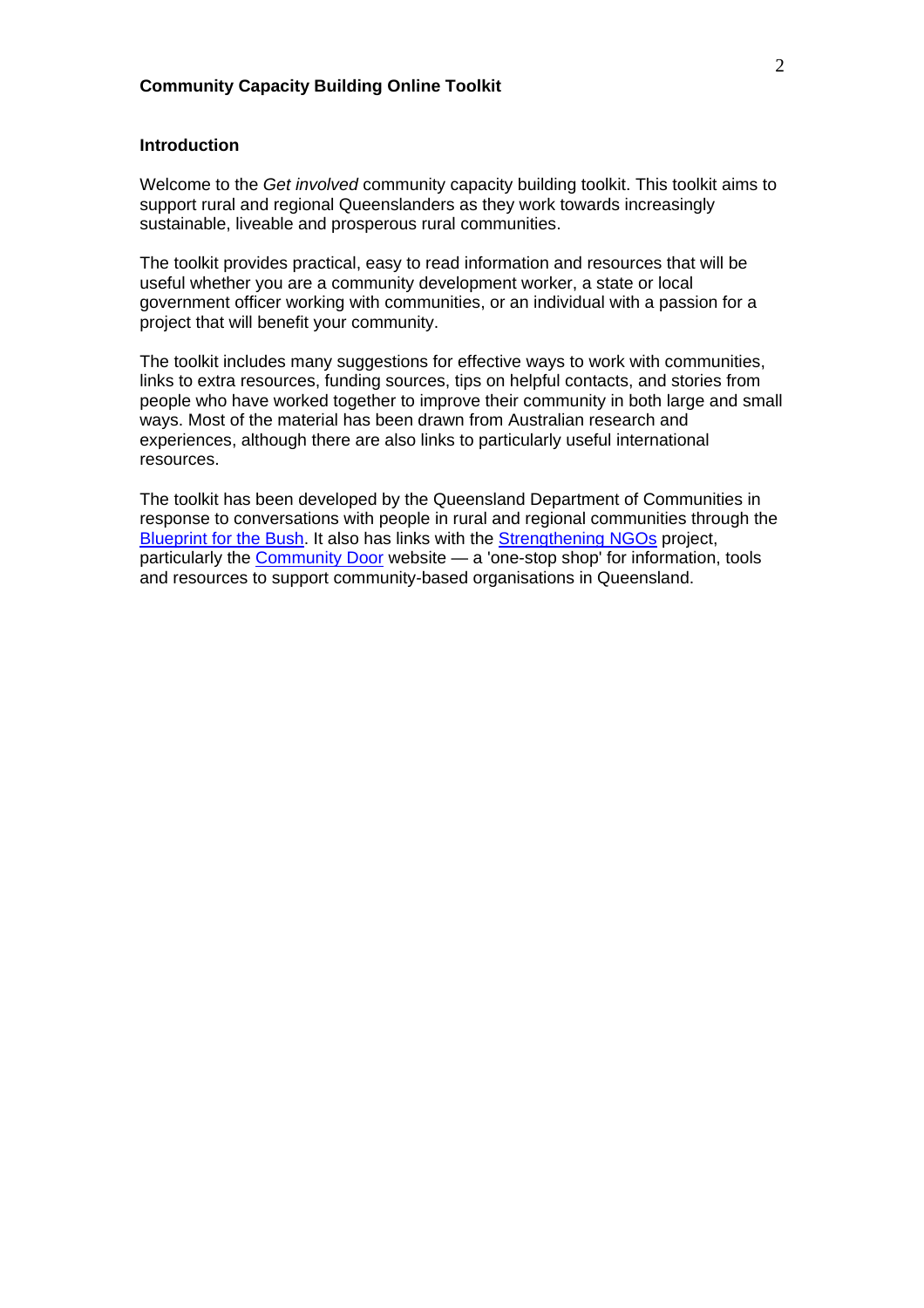#### **Building strong local communities**

Strong local communities depend on infrastructure and services such as adequate roads, telephone, health services and transport. They also need enthusiastic and motivated people, community organisations that work well, a long term 'vision' for the community and a strong focus on practical action to achieve the vision.

Commonly accepted keys to success are:

- Having local people who are willing to 'drive' action
- Developing 'allies' people or organisations that can help
- Using the existing assets of the community
- Having a small visible success within six months
- Having access to some resources
- Celebrating successes.

#### **An example of a community that is working together to build its strengths**

#### — **[Mitchell](http://www.maranoa.org.au/shires/booringa/mitchell.htm) —**

The Booringa Shire Council and local community groups worked together to develop and conduct a series of activities to revitalise the town, including:

- a 'Futuresearch' workshop
- the establishment of the Booringa Action Group
- the employment of a community developer by the Council.

Mitchell has actively marketed itself as the 'Gateway to the Outback'. The Shire Hall was redeveloped as the Great Artesian Spa — a major tourist facility. This went hand in hand with the expansion of the caravan park.

Workshops were held to generate ideas about activities that would attract businesses to Mitchell, as well as stimulating the development of innovative products such as bottled artesian water. Artwork was incorporated into the town's streetscape, supported by the [Regional Arts Development Fund.](http://www.arts.qld.gov.au/funding/radf.html)

These activities have not only improved the infrastructure and economy of the town, but the local effort has also built the networks, leadership and organisation of the community.

#### *Extra resources*

- The Global Development Research Center has gathered a range of [definitions](http://www.gdrc.org/uem/capacity-define.html)  [and descriptions of building strong communities.](http://www.gdrc.org/uem/capacity-define.html)
- Research has suggested that communities that are successful in supporting healthy, sustainable community and economic development pay attention to seven types of capital: natural, cultural, human, social, political, financial and built. More details of the 'Community Capitals Framework' can be found at this [site](http://www.ncrcrd.iastate.edu/projects/commcap/7-capitalshandout.pdf).
- Michael Woolcock writes about '[The Place of Social Capital in Understanding](http://www.oecd.org/dataoecd/5/13/1824913.pdf)  [Social and Economic Outcomes'](http://www.oecd.org/dataoecd/5/13/1824913.pdf).
- The report *[Innovation in rural Queensland: Why some towns prosper while others](http://www.business.uq.edu.au/download/attachments/6553737/innovationruralqldmain.pdf)  [languish](http://www.business.uq.edu.au/download/attachments/6553737/innovationruralqldmain.pdf)* identifies some characteristics that tend to differentiate more innovative towns from less innovative towns, and provides some key recommendations
- ['Marvel at Mitchell'](http://travelaustralia.ninemsn.com.au/article.aspx?id=124218) is a travel article promoting Mitchell's Great Artesian Spa.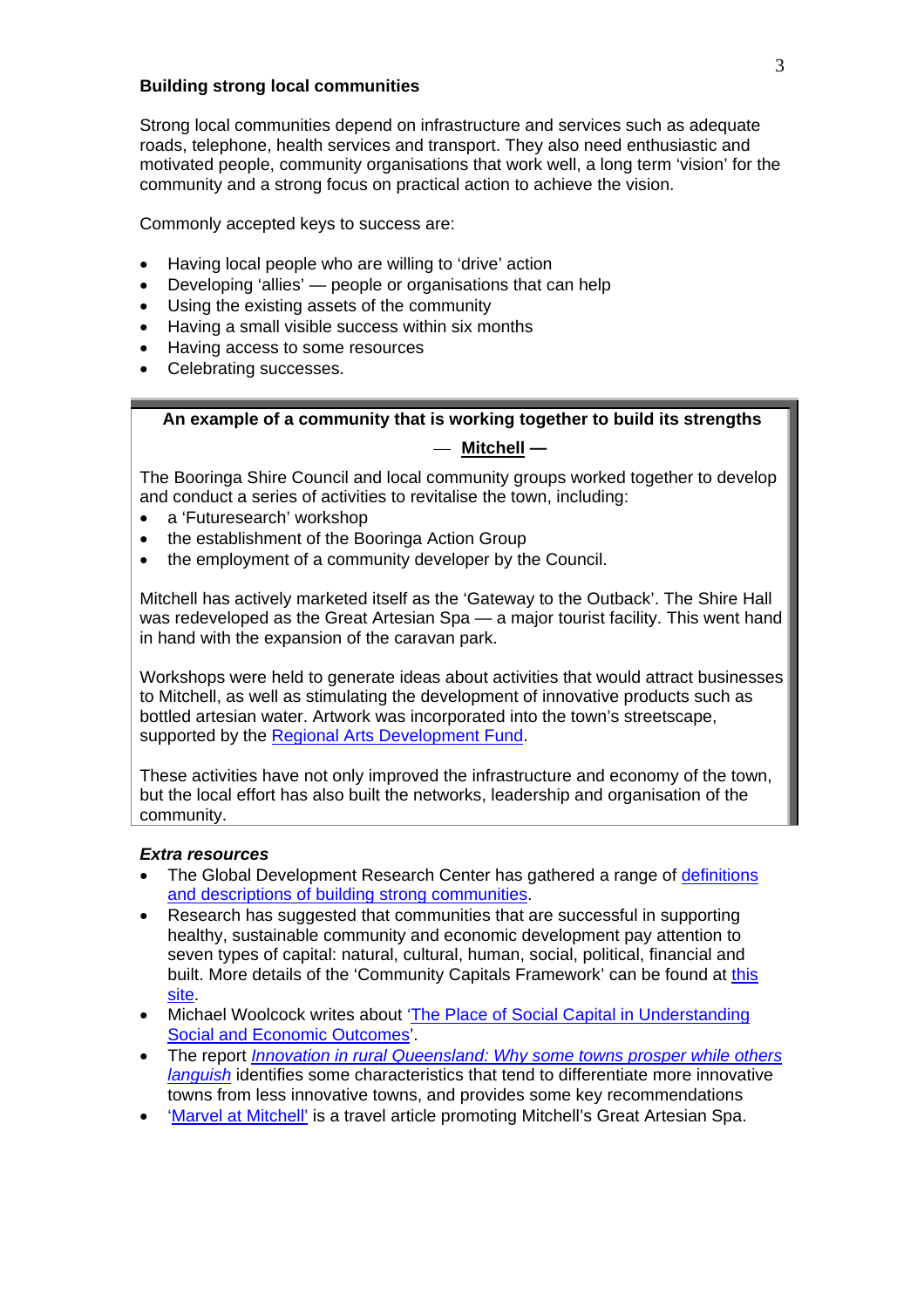<span id="page-3-0"></span>It's easy to see the needs or 'gaps' in your community and to focus on meeting needs with extra money and resources. 'Filling the gaps' is very important, but many people overlook the strengths that already exist in their local community. To use a well known metaphor, they see the glass as half empty rather than half full.

For example, many rural communities struggle to provide adequate services for an ageing population. This is a very real need, but often older people are seen only as recipients of services, rather than skilled, experienced and motivated community members.

Researchers such as [Kretzmann and McKnight](#page-3-0) suggest that outside resources such as grants will be much more effectively used if the local community is actively engaged in using existing skills, abilities and resources to build on their strengths as well as address their problems. This is the basis of the 'asset based' approach to community development.

Many community strengths are not immediately obvious, and it takes some creativity to discover what skills and abilities are available in the community, and how they might be used.

Strengths and resources that are often 'hidden' in communities include:

- the skills and talents of individual people
- the resources offered by local associations and organisations
- the resources offered by institutions such as major employers, schools, and the council
- land, property, buildings, parks or the environment
- local businesses or industries
- the arts, culture and heritage of the community.

#### *Extra resources*

- A starting point for information about asset-based approaches is the [communitybuilders.nsw](http://www.communitybuilders.nsw.gov.au/getting_started/needs/abcd.html) website and the US-based [Asset-Based Community](http://www.sesp.northwestern.edu/abcd/)  [Development Institute](http://www.sesp.northwestern.edu/abcd/).
- A key resource in this area is Kretzmann J.P. and J.L. McKnight. 1993. *Building Communities from the Inside Out —- A Path Towards Finding and Mobilising a Community's Assets*. Chicago: Center for Urban Affairs and Policy Research, Northwestern University.

#### **Making local connections**

Engaging and involving a broad range of community members in your community development activity is crucial to its success. Researchers such as Kilpatrick and [Falk,](#page-4-0) among many others, have noted the importance of involving people from the beginning of a project in determining objectives and identifying priorities and actions.

Have a range of opportunities available for people to be involved in ways that are convenient and appropriate for them. Often particular effort is required to help 'hard to reach' groups and 'silent voices' to be involved. Some ways in which you might achieve this include:

• Identify the different groups in the community and the 'hubs' around which people gather. For example, the local school is often an important 'hub' to make contact with parents and families.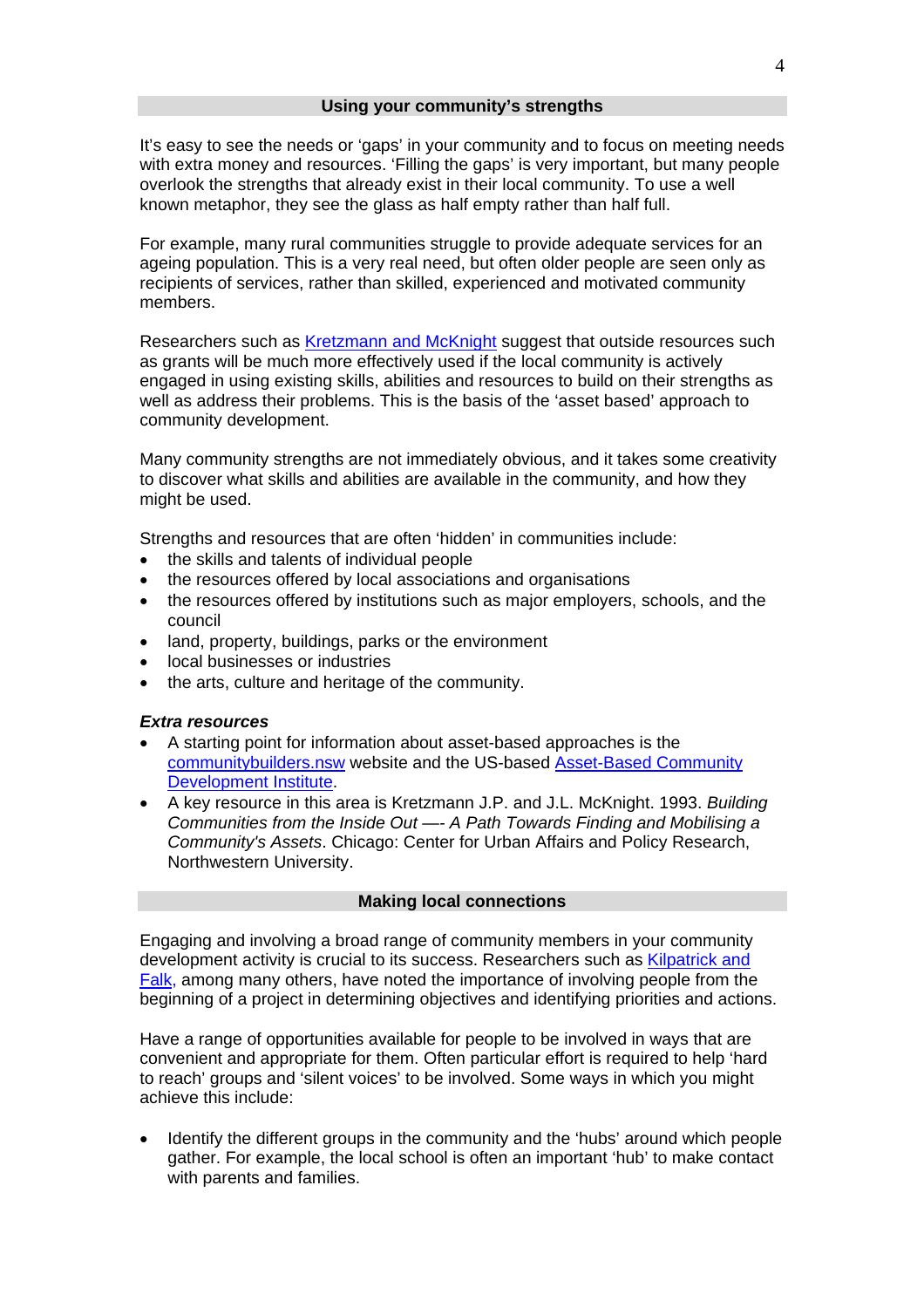- <span id="page-4-0"></span>• Ask people how they might want to be involved
- Explore different ways that people could be involved, other than meetings
- Think about factors that might inhibit people's involvement, and try out activities and strategies that would overcome those factors.
- Make activities fun, social and family-friendly
- Support people who are the 'drivers' of community work
- Offer invitations for people to be involved for a short time or for a particular task
- Remember that when you develop expectations in the community you have six months within which to have at least one small success
- Celebrate and promote small successes

#### *Extra resources*

- A [range of publications](http://www.crlra.utas.edu.au/) by Sue Kilpatrick and Ian Falk, with other authors, are archived at the Centre for Research and Learning in Regional Australia website.
- See the section on *Connecting with your Community* for more information about community engagement.

#### **Identifying opportunities**

Community action often comes out of responding to a crisis — the school is threatened with closure, the bank leaves town etc.

While this is very important, good long term planning and prioritisation is also needed to ensure that limited resources and time will make the most difference. It will also help you to link to organisations that can help.

It is important to identify opportunities that will make the most difference in the community and that people have motivation for. There are three main ways to identify opportunities.

#### 1. Link to Existing Plans

There is often a range of existing plans and priorities in the community. For example, many local governments have involved community members in developing a social plan, an economic development plan, a sport and recreation strategy or a plan for the environment. In many regions there is also a broader regional plan for community improvement.

2. Developing Community Priorities

Activities such as community workshops allow community members to explore issues and opportunities, identify priorities and agree on achievable actions.

3. Specific opportunities

Particular opportunities may emerge that reflect local concerns or issues, such as the expansion of local tourism, main street improvement or community crime prevention. These sometimes pressing issues can be a vehicle to motivate people, and provide opportunities to leverage community skills and resources for broader benefit.

#### *Extra resources*

- See the section on *Maintaining the momentum* for more information about motivation.
- The communitybuilders, nsw website lists some other ways to pick up and create new opportunities.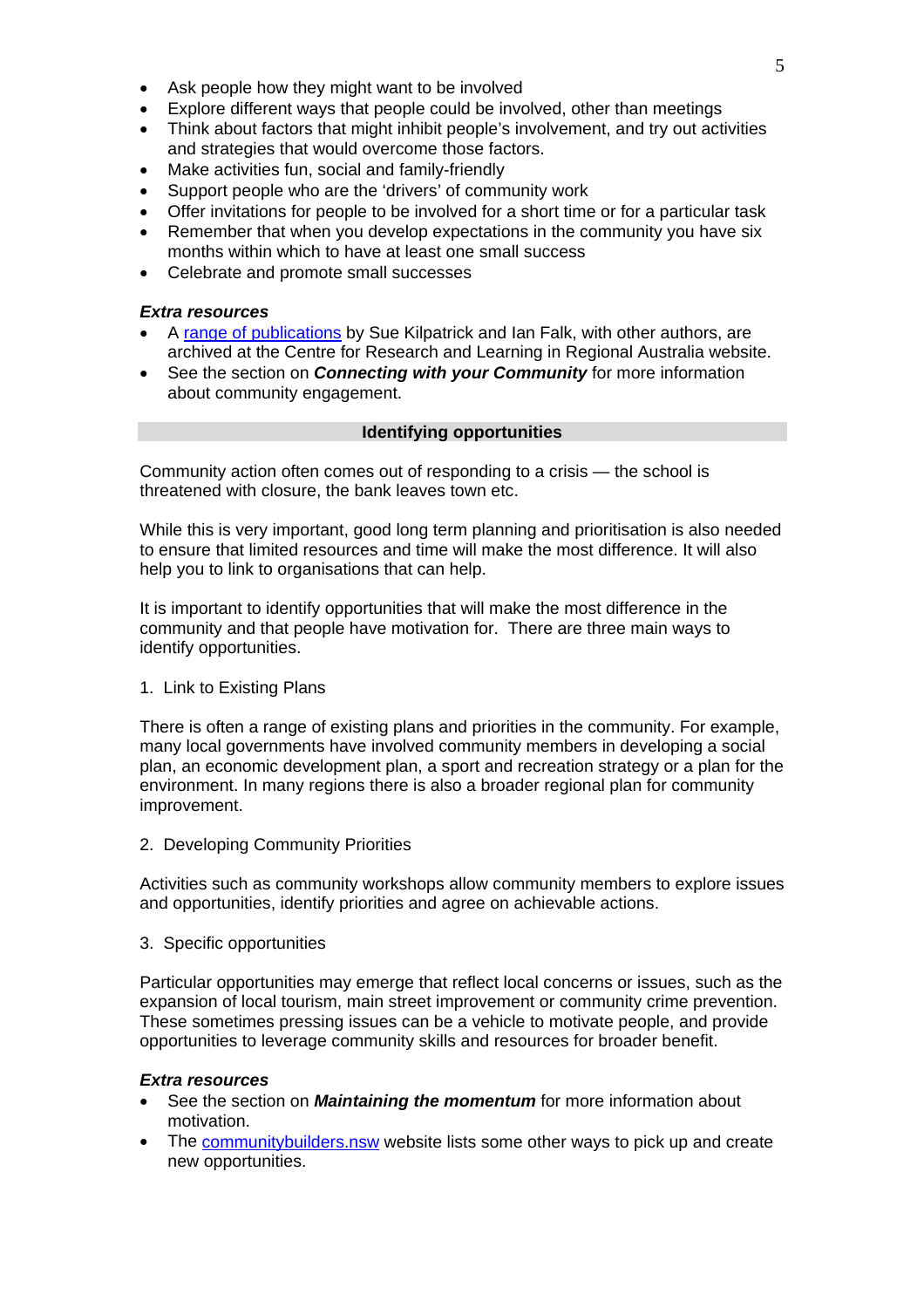<span id="page-5-0"></span>A recent review of the literature about 'strengthening communities' by [Ryan and](#page-5-0)  [Burke \(2005\)](#page-5-0) recognises that community organisations play a critical role in strengthening communities. They do this by enabling those who are vulnerable in some way to participate more fully in their community.

Building effective community organisations involves paying attention to both the tasks of the group and the relationships involved in the functioning of the group itself. 'Task' functions include setting directions, agreeing on priorities, accessing resources, and conducting activities. The development and maintenance of the group itself involves people being valued, trusting each other, collaborating, and accommodating differing opinions and styles.

Things you can do to support the effectiveness of your organisation include:

- Develop an atmosphere of open communication and acceptance of difference views
- Consider rotating committee positions
- Have 'bring a friend' events
- Limit the term of office bearers
- Have mentoring arrangements and procedures for succession
- Offer training and development
- Create opportunities for people to take on new roles
- Encourage long term leaders to 'groom' successors
- Celebrate successes, large and small
- Reaffirm the mission of the group
- Have team building exercises

#### *Extra resources*

- Ryan, R. and Burke, S. (2005) *[Literature Review LCSA: Strengthening](http://www.lcsa.org.au/images/documents/strengthening_com_entire_report.pdf)  [Communities Project](http://www.lcsa.org.au/images/documents/strengthening_com_entire_report.pdf)*. Elton Consulting.
- The [Community Door](http://www.qld.gov.au/ngo/) website is a 'one-stop shop' for information, tools and resources to support community-based organisations in Queensland. It is an initiative of the Queensland Government Strengthening NGOs project.
- The New Zealand ['Community Resource Kit How to Guides'](http://www.community.net.nz/how-toguides/crk/planning/) include resources for setting up and running community organisations and projects. They introduce the different types of plan and includes planning tools and templates.
- Case studies of four of the successful applicants to the Building Rural Links program can be found in the [Bush e-Telegraph](http://www.communities.qld.gov.au/community/regional/blueprint/e-telegraph/2007/edition2/building-rural-links.html). The [Building Rural Links](http://www.communities.qld.gov.au/community/regional/blueprint/funding/rural-links.html) initiative aims to help community organisations develop strong partnerships, and is a key component of the Blueprint for the Bush.

#### **Community leadership**

Leadership is a crucial part of fostering strong communities. Leadership helps community members to set directions and priorities, to organise into groups that function well, to maintain enthusiasm and purpose and to put action on-the-ground.

Traditionally, we think of an individual leader with 'followers'. This kind of leader:

- establishes direction and vision
- encourages and supports others
- is inspiring and motivating
- has passion, enthusiasm and commitment
- can bring people and resources together to make things happen on the-ground.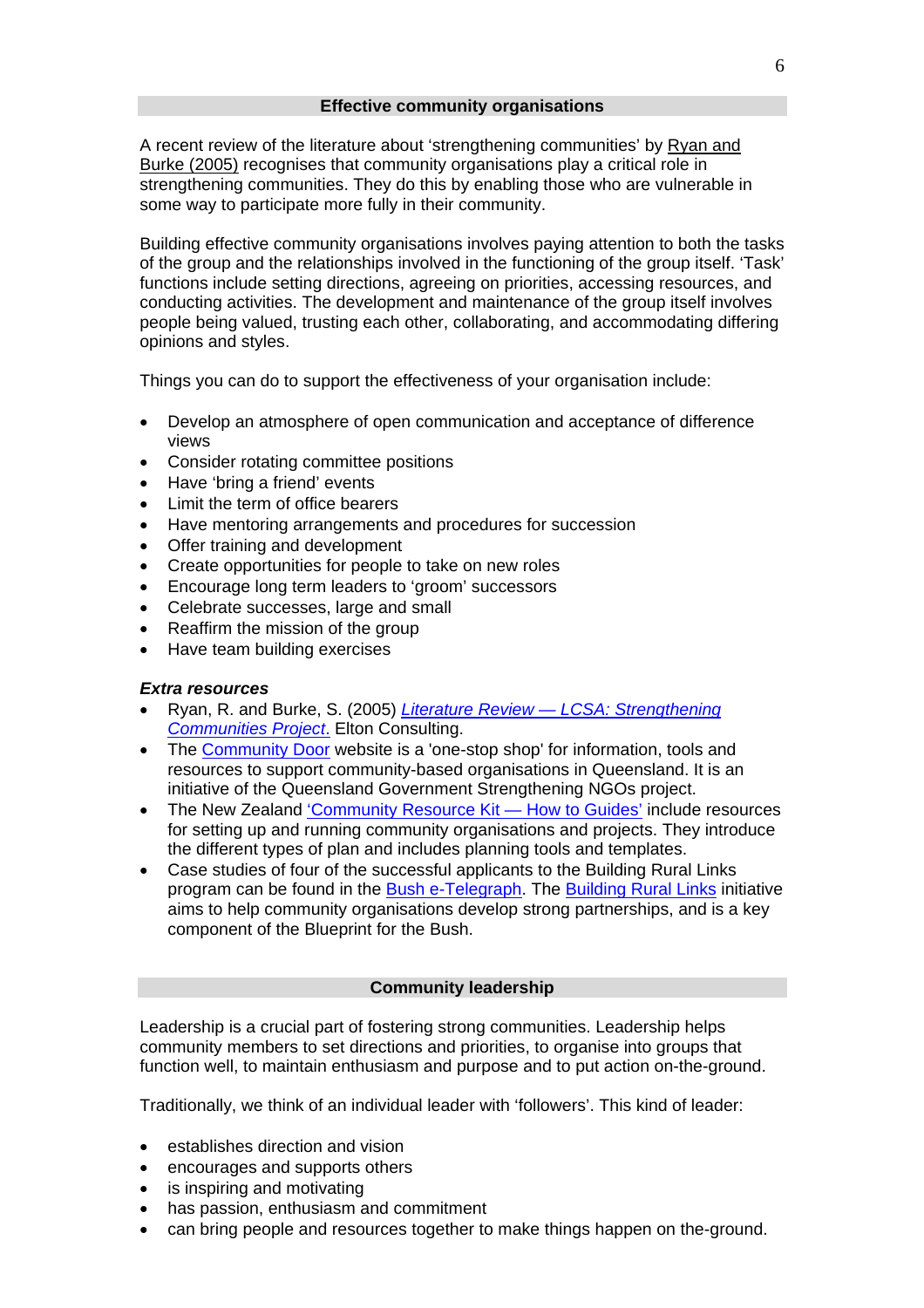<span id="page-6-0"></span>We certainly need these kinds of leaders. However, these personal characteristics can also be shared collectively between people in a community. For example, groups and whole communities can develop vision and direction, enthusiasm and passion, creativity and implementation. Often this involves helping people to recognise their own leadership qualities such as their vision for their community, their ability to prioritise, and their skills in organising and taking action.

Researchers such as Considine (2004) note that 'distributed' leadership, or leadership that makes use of the different kinds of expertise offered by a range of community members, is a key dimension of community strengthening. [Falk and](#page-6-0)  [Mulford \(2001\)](#page-6-0) also explored different types of leadership, ranging from 'autocratic' (full control) through to 'enabling' (encouraging and supporting).

# *Extra resources*

- Mark Considine includes leadership in his broader discussion of the role of local government in community strengthening: Considine, M. (2004) *[Community](http://www.communitybuilding.vic.gov.au/cms/items/2005/02/00431-upload-00001.pdf)  [Strengthening and the Role of Local Government, A Discussion Paper](http://www.communitybuilding.vic.gov.au/cms/items/2005/02/00431-upload-00001.pdf)*. Local Government Victoria, Victoria.
- Falk, I. & Mulford, B. (2001). 'Enabling leadership: A new community leadership model'. Chapter 24. In I. Falk (Ed.). *Learning to manage change: Developing rural communities for a local-global millennium*. South Australia: NCVER.
- Department of Primary Industries and Fisheries' [Building Rural Leaders](http://www2.dpi.qld.gov.au/community/11968.html#5) program. The website also features some [comments from past participants](http://www2.dpi.qld.gov.au/community/13428.html) in the program.

#### **Community brokerage**

Community brokers (or facilitators) work with communities to help identify and develop local strategies to build more sustainable communities. Their role is to facilitate local community coordination and support community members taking practical action on local issues.

Ideally, community brokers are skilled community members, or perhaps a staff member of a local organisation such as:

- local government;
- a state government employee such as the Department of Communities' Rural [and Regional Communities Officers](http://www.communities.qld.gov.au/community/contacts/regionaloffices.html) or the Department of Primary Industries and Fisheries' [regional officers;](http://www.dpi.qld.gov.au/cps/rde/xchg/dpi/hs.xsl/31_897_ENA_HTML.htm) or
- a regional development organisation, Chamber of Commerce or not-for-profit organisation.

However, sometimes community brokers need to be engaged from other places.

If you are planning to engage a community broker, it's important to ensure that he/she has the skills your community needs. You might want to ask questions such as:

- Which communities have you worked with previously?
- Who did you work with in that community? (organisations/individuals)
- How do you get to know and build support in a community?
- What kinds of projects have you worked with community members on? What was your role in these projects?
- What external resources and links do you help communities to tap into?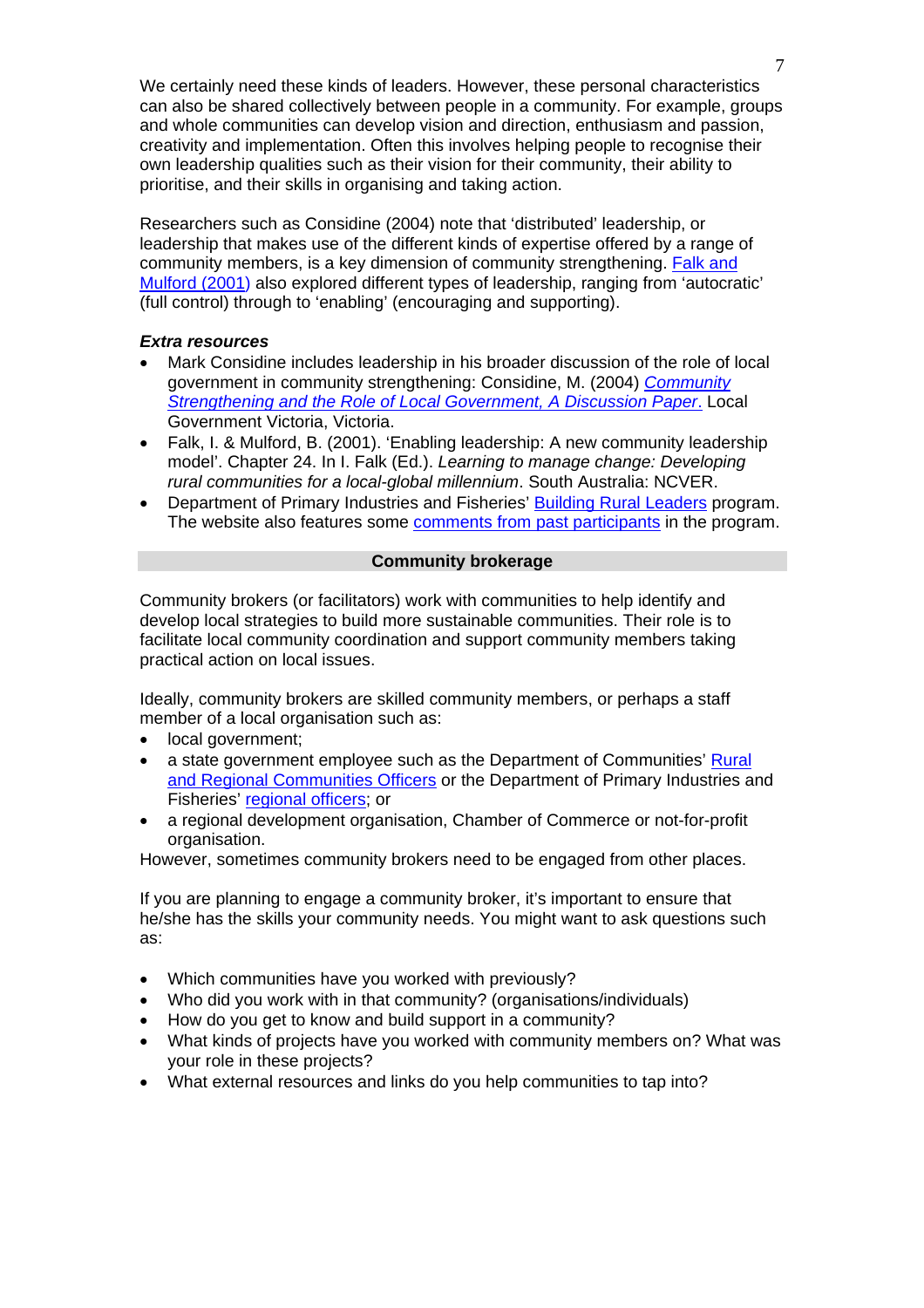# **Community brokerage in action**

# **— [Miriam Vale](http://www.miriamvale.qld.gov.au/) —**

Miriam Vale Community Development Inc was formed in June 2000. The group saw the value of approaching a community broker to help guide them through a range of capacity building processes that would support their desire to achieve benefits for their community. These processes included:

- facilitating numerous workshops with local young people, and community members more generally, including Working Towards Success, Belbin, Myers Briggs, Reality Action and Project Planning;
- introducing the group to networking opportunities, including linking small businesses to the Department of State Development regional officers;
- encouraging the group to present their achievements in appropriate forums, such as Positive Rural Futures conferences;
- assisting with successful submissions, in particular funding for the employment of a project coordinator;
- liaising and supporting the community to participate in the Ian Plowman-led 'Innovative Communities' research; and
- providing guidance and facilitation support for the Miriam Vale Community Expo.

# *Extra resources*

- [Rural and regional communities officers \(RRCOs\) are the 'face' of the Blueprint](http://www.communities.qld.gov.au/community/contacts/regionaloffices.html) for the Bush in rural Queensland. RRCOs work closely with rural communities and organisations, providing a link between community groups and government and non-government agencies in their region. They are also able to provide information and advice to communities and organisations wishing to apply for grants available through Blueprint for the Bush programs and initiatives. Five of the RRCOs are profiled in the second edition of the [Bush e-Telegraph](http://www.communities.qld.gov.au/community/regional/blueprint/e-telegraph/2007/edition2/officers.html).
- The Department of Primary Industries and Fisheries employs approximately 4000 staff located in offices throughout Queensland, shown on this [map.](http://www.dpi.qld.gov.au/cps/rde/xbcr/dpi/regions.pdf) Contact details for the main [regional offices](http://www.dpi.qld.gov.au/cps/rde/xchg/dpi/hs.xsl/31_897_ENA_HTML.htm) are available on the DPIF site.

#### **Maintaining the momentum**

Community effort often starts with a 'stimulus' — a spark of enthusiasm or the need to deal with a crisis. Projects often grow quickly with a lot of local involvement. Sometimes, after a few weeks or months, activity reaches a plateau and only a relatively small group of 'drivers' continue the effort. Eventually the activity or project will draw to a close, or enthusiasm may dwindle.

Maintaining momentum is very important. Some things that you can do to keep up enthusiasm include:

- Consider what could 'spin off' a completed project or activity
- Focus on small achievable actions
- Celebrate each step
- Support the 'drivers'
- Recognise 'burnout' early and offer people a break
- Have many ways for people to be involved
- Actively invite people to be involved
- Keep a high profile in the media
- Spread 'positive rumours'
- Make things fun and enjoyable.

# *Extra resources*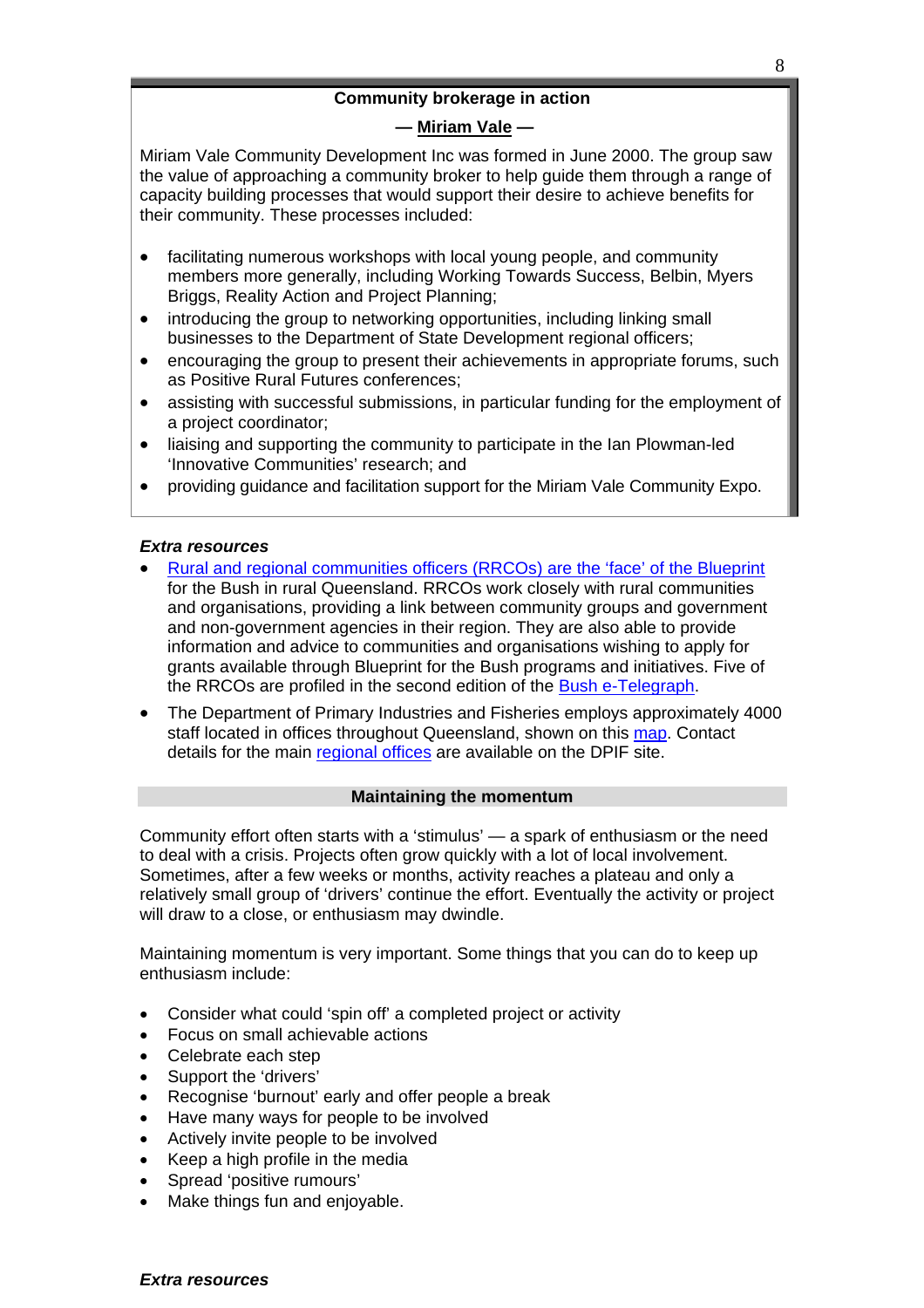- Some success stories and very [practical tips for maintaining momentum](http://www.ncrcrd.iastate.edu/takecharge/curriculum/momentum.pdf) can be found on the US-based North Central Regional Center for Rural Development website.
- *Developing your Organisation* includes a chapter called '[When Things Go Wrong'](https://olt.qut.edu.au/bus/DYO/index.cfm?fa=displayPage&rNum=2401241&pType=curr) that discusses some of the conflicts that can arise in community organisations and disrupt project momentum. It looks at ways of minimising or resolving disputes in a fair and open manner.

#### **Who can help**

A range of organisations can help you and your community.

- Your local government is a very good starting point. Many councils have Community Development Officers who can help you organise and access resources.
- The Queensland [Department of Communities](http://www.communities.qld.gov.au/) has offices across regional Queensland with staff able to advise and assist.
- Your regional [Area Consultative Committee](http://www.acc.gov.au/) can provide advice and help you link with federal government support.

Some useful websites are:

[communitybuilders.nsw](http://www.communitybuilders.nsw.gov.au/) [Our Community](http://www.ourcommunity.com.au/) A Commonwealth [portal](http://www.community.gov.au/) to a range of services and information [Strengthening Communities SA](http://www.communitynet.sa.gov.au/)

There are good examples of Australian rural communities improving their situation in the following publications:

- *[A Kit for Small Town Renewal](http://www.rirdc.gov.au/reports/HCC/01-043Manual.pdf)* by Peter Kenyon and Allan Black in conjunction with Jim Cavaye, John Duff, Michael O'Meara, and Peter Palmer. Rural Industries Research and Development Corporation, 2001.
- *Building Sustainable Communities A Resource Kit* (2002) Office of Regional Development, Government of South Australia. GPO Box 2862 Adelaide SA 5001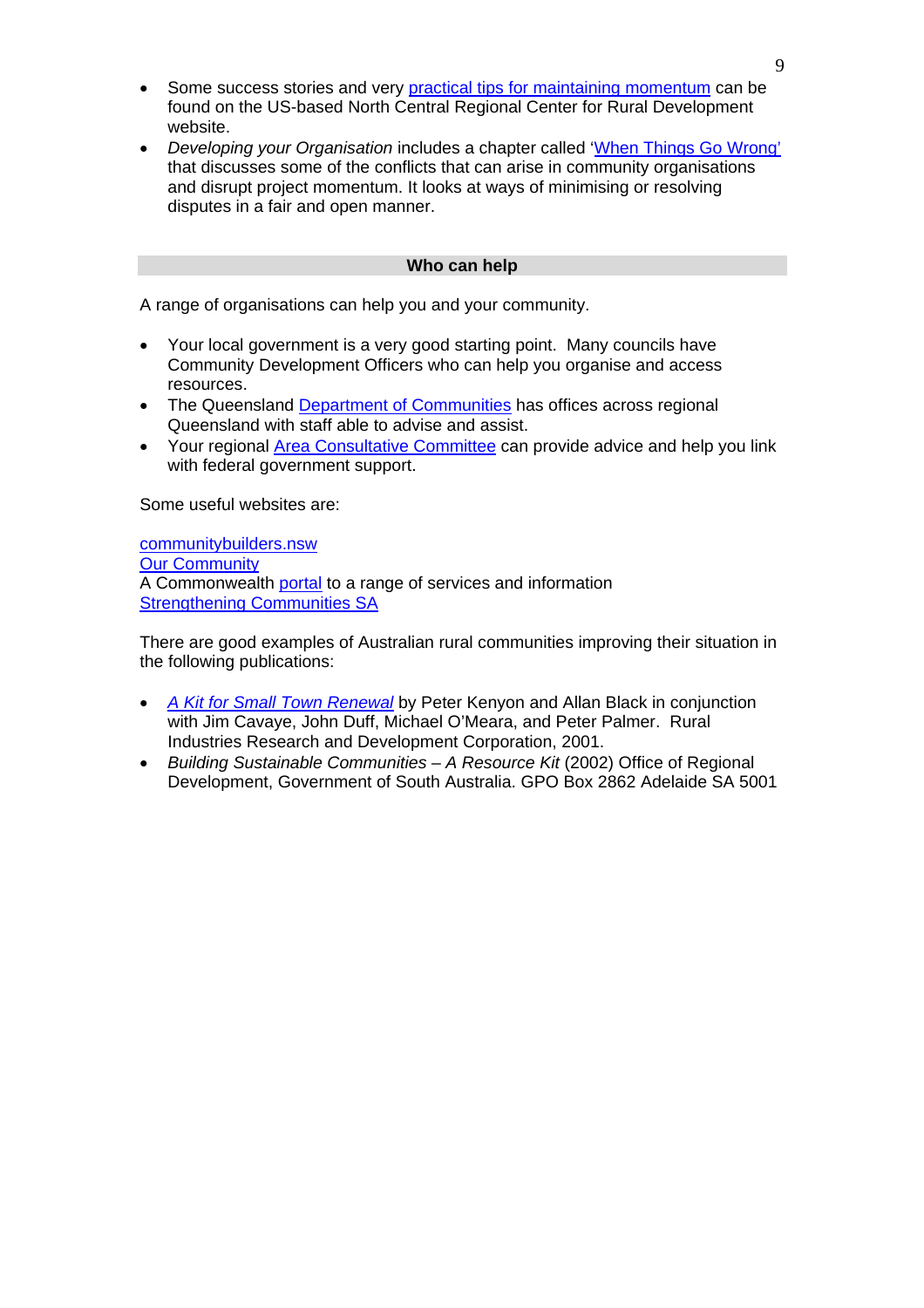A vibrant economy is an essential part of maintaining a strong community because it impacts on so many aspects of community life, including the ability to earn a living, develop skills and access training, to attract new residents and businesses to the community, and to access services.

Economic development is far more than producing more products and generating more customers. It involves anticipating change, diversifying industries, value adding, redefining opportunities and challenges, encouraging collaboration and developing organisation and leadership.

Key steps in building a stronger local economy are:

- 1. Analysing the local economy
- 2. Considering current and future trends influencing the local economy
- 3. Developing a clear economic vision
- 4. Exploring economic opportunities and challenges
- 5. Developing a broad range of economic development strategies
- 6. Implementation and evaluation

These steps are based on economic development approaches commonly used in communities in Australia and overseas.

# **An example of economic development**

# **— Outback Revival —**

Outback Revival is a community development organisation which aims to enhance life and economic opportunities in the outback. It was formed after a major community forum in Longreach in response to growing issues and opportunities in western Queensland. Outback Revival works across outback communities, providing support and networking opportunities for individuals and community groups.

Outback Revival has supported groups using innovative approaches to add value to local resources such as the production of high quality furniture and timber products; and organised information technology training for community members. Other activities include value adding to the beef and wool industry, tourism development and input to regional policy.

# *Extra resources*

- Further information on the economic development strategies described in this section can be found in the following key publications:
	- o Shaffer, R., Deller, S. and Marcouiller, D. (2004) *Community Economics: Theory and Practice*. Blackwell Publishing.
	- o Jensen, R.C. and West, G.R. (2002) *Community Economic Analysis*, Department of Primary Industries, Information Series Q102036.
- ['Community Economic Development Action Strategies'](http://www.communitybuilders.nsw.gov.au/building_stronger/enterprise/action2.html) looks at sustainable economic development action strategies based on a six broad and inter-related approaches to local business, local economy and community capacity building.
- A down-to-earth and useful description of the [community economic development](http://www.maq.org.au/publications/resources/surat04.htm)  [practices](http://www.maq.org.au/publications/resources/surat04.htm) that turned around the small Queensland town of Surat.
- An article on '[Effective economic development —What makes it happen?](http://www.communitybuilders.nsw.gov.au/building_stronger/enterprise/economic.html)' suggests that communities evaluate themselves against key ingredients of 'belief, collaboration, leadership, strategic planning and opportunism'.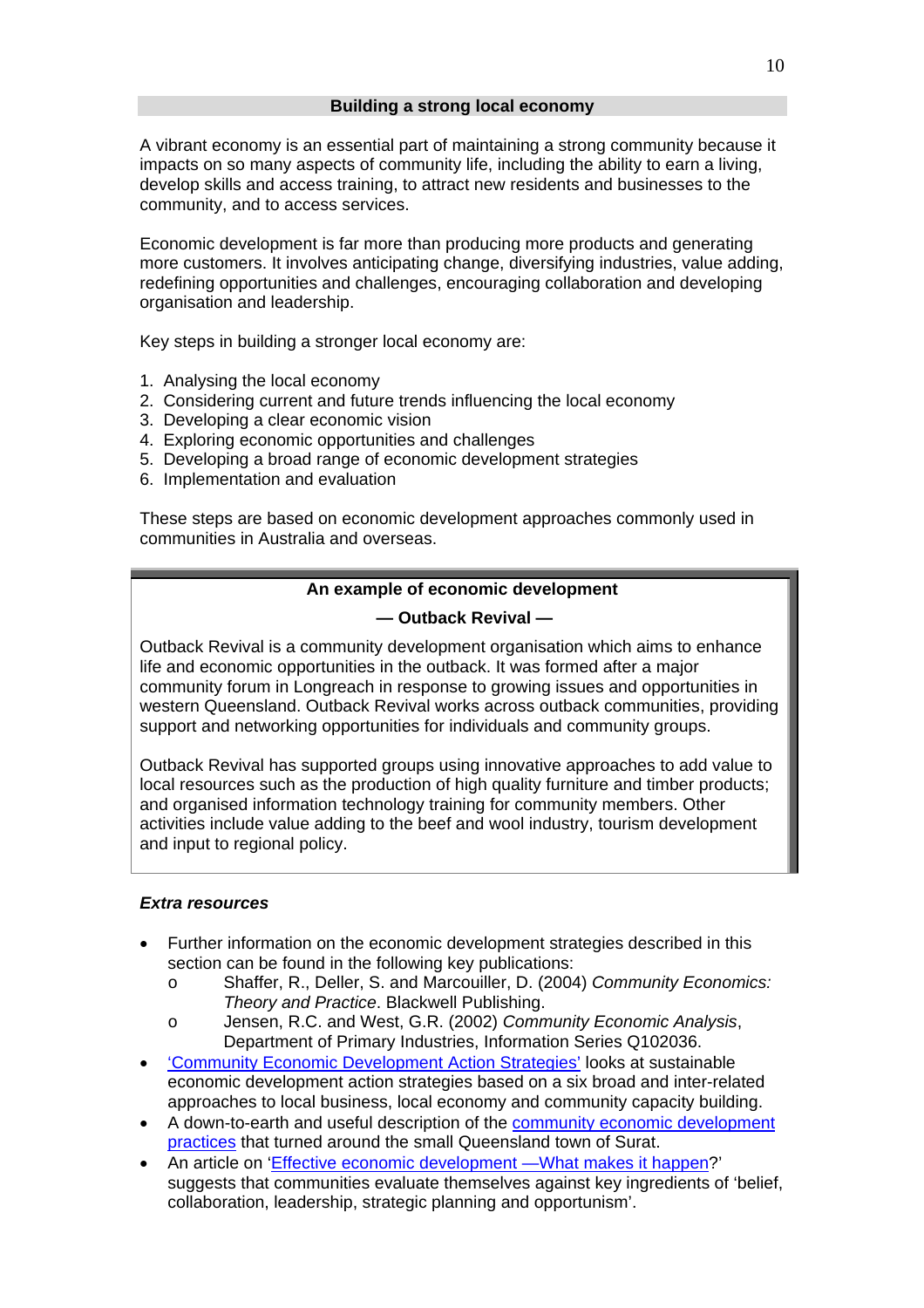<span id="page-10-0"></span>The first step in strengthening the local economy is understanding how it works.

[Hustedde, Shaffer and Pulver \(2005\)](#page-10-0) describe local economies as being like a barrel with money and goods flowing in the top as well as spilling out. The barrel represents a pool of local resources and economy activity. Money flows into communities through the sale of outputs from the community. Outputs are not just the sale of commodities like wheat or cattle — they can be anything that brings money into the community, such as tourists visiting the community, families from outside the community paying school fees, or retirees or commuters moving into the community.

Like water in the barrel, money circulates within the community. People purchase and sell goods and services to each other within the community. Money and resources leak out of local communities through people spending outside the community, people leaving the community or resources being lost, such as in unemployment or in the decline of natural resources.

Analysing the local economy gives a clear picture of issues such as the extent of leakage, the recirculating of money and the diversity of businesses.

#### *Extra resources*

- ['Strategies for Community Economic Development'](http://www.econ.iastate.edu/classes/crp274/swenson/URP290/Readings/strategies4ced.html) by Eric Scorsone is a USbased but user-friendly overview of understanding your local economy.
- Hustedde, R., Shaffer, R. and Pulver, G. (2005) *[Community Economic Analysis:](http://www.ncrcrd.iastate.edu/pubs/contents/rrd186-readonly.pdf)  [A How To Manual](http://www.ncrcrd.iastate.edu/pubs/contents/rrd186-readonly.pdf)*. North Central Regional Center for Rural Development, Iowa State University.
- Census data or other information such as employment in different industry sectors, household income, and the size of businesses is helpful in analysing the local economy. Data is available from sources such as the [Australian Bureau of](http://www.abs.gov.au/)  [Statistics](http://www.abs.gov.au/) and the Queensland Government [Office of Economic and Statistical](http://www.oesr.qld.gov.au/)  [Research](http://www.oesr.qld.gov.au/).

# **Establishing new businesses**

Helping to establish new businesses will build the economic activity of the community. Often there are people who have a fledgling business in their garage or spare room that could get onto 'Main Street'. There might also be 'gaps' in the local business mix that encourage people to leave town to shop elsewhere.

Access to information technology and broadband is very important for developing new businesses that can trade nationally from rural areas. It is also important for the establishment of businesses in the developing 'knowledge economy' such as advisors, accountants and consultants.

All new businesses need a level of demand to be viable, and careful business planning and detailed feasibility studies are essential. There is a range of things your community can do to help:

- Develop mentoring schemes for local entrepreneurs
- Establish community investment funds for new business development
- Negotiate the availability of venture capital
- Arrange for sharing of equipment and premises for new business
- Train community members in business skills and access to finance
- Seek information about funding schemes for new business
- Consider a 'business incubator' where establishing businesses share premises and equipment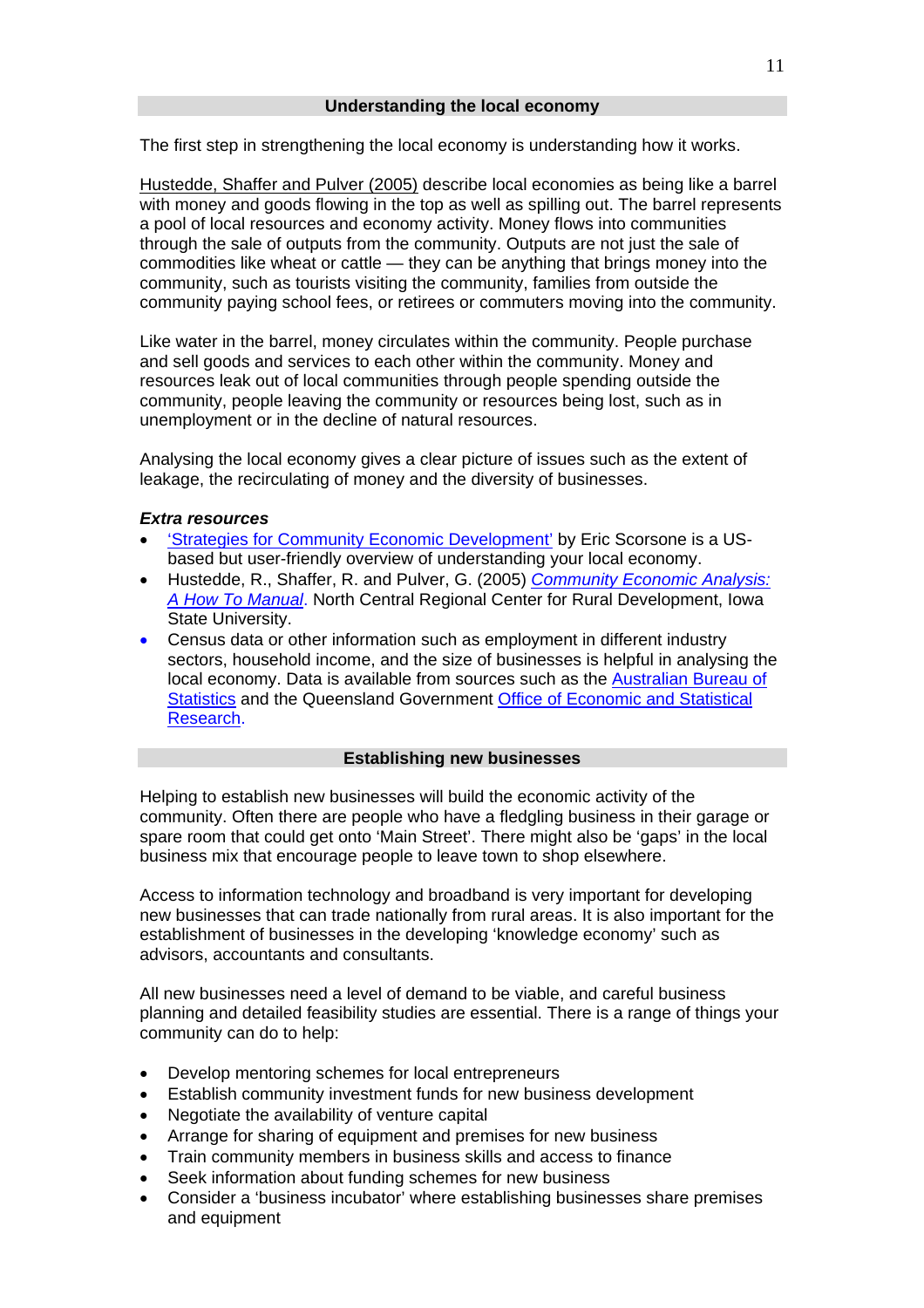- Make vacant buildings or underutilised resources available for new businesses
- Form a new business group or support network
- Consider existing skills and 'hobbies' that could be turned into a business, such as woodturning or craft.

#### *Extra resources*

- Funding for telecommunications infrastructure and skills is available through the Commonwealth Government's \$1.1 billion [Connect Australia](http://archive.dcita.gov.au/2007/11/connect_australia) funding program for telecommunications in rural and regional areas.
- [Indigenous Business Australia](http://www.iba.gov.au/) works closely with the private sector and local community groups to foster economic independence among Indigenous Australians.
- Getting Started in Business is a free information session run by the Department of State Development at locations around the state for people thinking about starting a business or beginning to establish one. The session outlines where you can get information to help you think about or start up a new business. A list of [current workshops](http://www.sd.qld.gov.au/dsdweb/v3/guis/templates/phnxschcrse/gui_cue_phnxschcrse_sessions.cfm?id=4503&course_id=AOSBGETSTARTED&search_startrow=1) can be found on the site.
- [Mentoring for Growth \(M4G\)](http://www.sd.qld.gov.au/dsdweb/v3/guis/templates/content/gui_cue_cntnhtml.cfm?id=1956) is another free program run by the Department of State Development to assist businesses that are in rapid growth phase or have a high potential for rapid growth.

# **Attracting dollars to the community**

A traditional economic development strategy has been to attract new employers to town. Often tax breaks and incentives have been offered to lure new businesses.

A broader view of this strategy is to consider what brings money into your community. As well as new businesses, it could also be tourism, families paying school fees, commuters, specialist shops, festivals or having a major service that people from outside the community access. These all bring money into the community.

Communities need to explore a wide range of strategies for 'bringing money in'. Some suggestions are:

- Value add, such as adding tourism to farms
- Offer complementary services in order to 'piggyback' on businesses or services that attract customers from outside the community
- Develop 'experience tourism' such as historical walks, train trips etc.
- Identify specific services or businesses that are needed in the community and actively lobby them
- Pursue the delivery of services and goods to remote markets such as mail order or teleworking
- Attract 'passing trade' such as making your community attractive for traffic to stop in.

# *Extra resources*

- ['The Money Trail'](http://www.neweconomics.org/gen/uploads/The%20Money%20Trail.pdf) DIY workbook is a tool developed in the UK to help determine how money coming into your community is then spent and re-spent. The workbook is a guide to 'finding out what's really happening in your local economy, and how you can make it better'.
- The [Business Ready Program for Indigenous Tourism](http://www.ausindustry.gov.au/content/content.cfm?ObjectID=72D78BA6-2C8C-400C-9EE1FEB5AD4B375D&L2Parent=AEB901E5-7CB8-4143-A3BF33B2423F9DA6&L3Parent=AAC495C7-0289-4F27-903A46D88EF303E4) is designed to assist existing and start-up Indigenous tourism businesses to develop the business skills and knowledge required to establish and run a commercially viable tourism operation.
- [Tourism Queensland](http://www.tq.com.au/resource-centre/industry-assistance) offers a range of assistance for potential and current tourism operators, including financing, growing and promoting your tourism business, as well as useful research publications.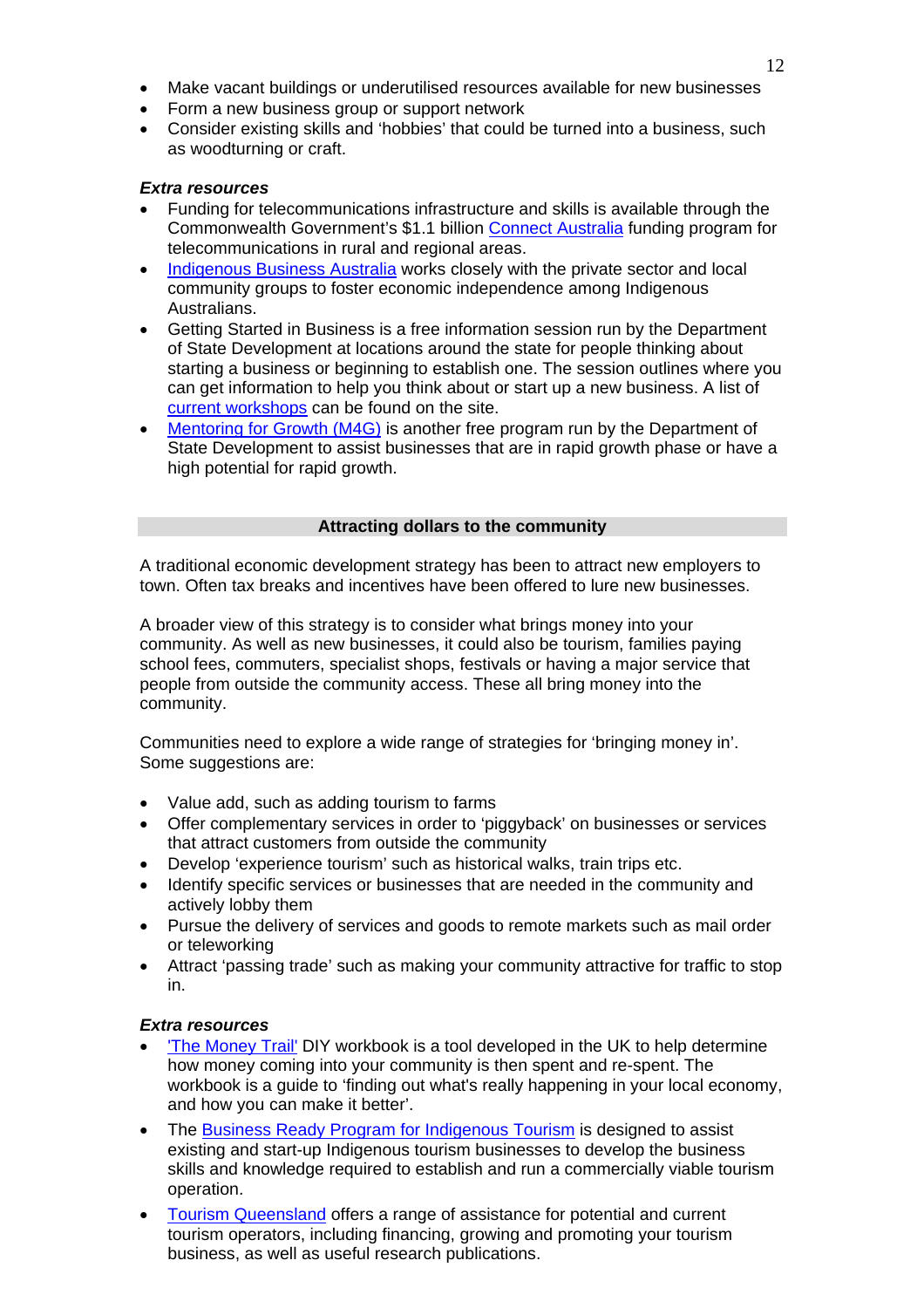While the establishment of new businesses is important, much of the employment and business growth in a community comes from the expansion and development of existing businesses.

Rural businesses face difficulties in maintaining a large inventory of stock and in keeping prices low. Business owners in rural and regional areas can, however, build their businesses by activities such as expanding their markets, offering excellent customer service, or becoming known for a particular speciality.

Some things that communities can do to support this activity include:

- Help business owners to access education courses and programs to build technical and managerial skills
- Encourage business and industry visits to share ideas and identify opportunities for businesses to leverage off each other
- Develop cooperative arrangements between businesses such as local supply contracts or joint use of transport
- Improve organisation and coordination through groups such at the Chamber of **Commerce**
- Identify sources of finance and venture capital
- Pursue options such as leasing or group ownership of equipment
- Seek out new technology
- Improve local infrastructure and services for business such as telecommunications and transport
- Investigate potential markets and opportunities for reducing costs
- Conduct community feasibility studies of new products
- Consider reintroducing home delivery services for an ageing population,
- Consider business clustering
- Hold local business appreciation events.

#### *Extra resources*

- ['Growing small communities Coolamon's success story'](http://www.communitybuilders.nsw.gov.au/building_stronger/enterprise/coolamon.html) describes how Coolamon, a small town in the 'shadow' of Wagga Wagga has managed to attract tourism and new residents to the town, providing the catalyst for the local economy to grow and generate employment opportunities.
- The Business Retention and Expansion (BR+E) Program is a tool used around the world that can assist local businesses to survive and grow in a regional community. The Department of State Development website has a useful overview and resources, as well as some case studies of Queensland communities that have already undertaken the program: [Malanda](http://www.sd.qld.gov.au/dsdweb/v3/guis/templates/content/gui_cue_cntnhtml.cfm?id=5916) and [Crows Nest/Goombungee.](http://www.sd.qld.gov.au/dsdweb/v3/guis/templates/content/gui_cue_cntnhtml.cfm?id=5924)
- The [contact details for local State Development offices](http://www.sd.qld.gov.au/dsdweb/v3/guis/templates/content/gui_cue_menu.cfm?id=22) can be found on the SDS website.

#### **Making money work locally**

Another economic development strategy is to plug the 'leaks' in the community economy. Money leaks out of communities in many ways, including:

- businesses buying supplies outside the area
- people shopping in other centres
- commuters earning a wage in the community but living and investing elsewhere
- externally owned businesses taking local profits back to head office elsewhere
- local superannuation funds being invested elsewhere.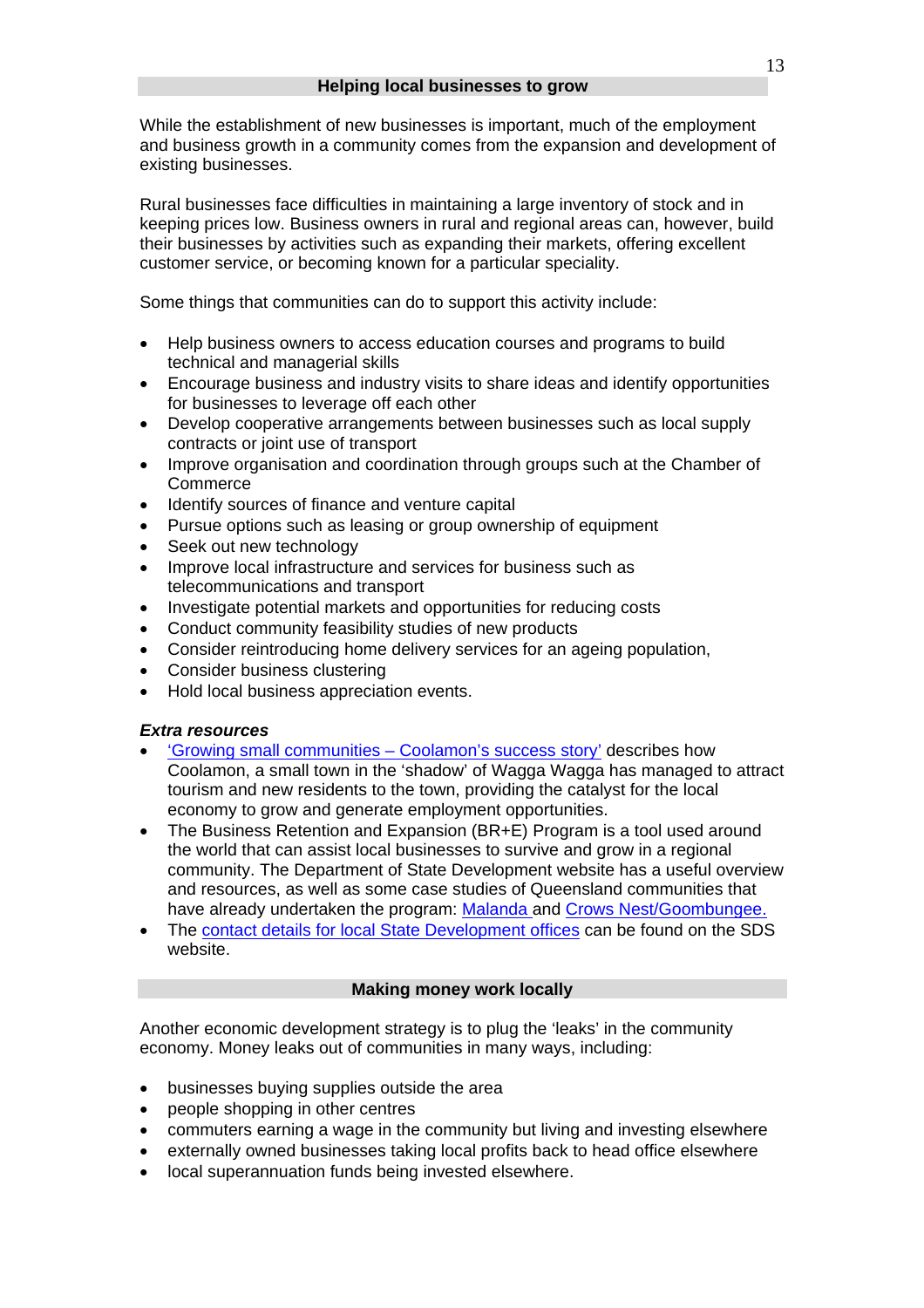Some loss of dollars is essential because all communities are part of a larger economy. However, communities that are particularly susceptible to 'leakage' are those close to a major centre, with limited local suppliers, or those that depend on other towns for key services such as medical services.

The classic strategy many communities have used to 'capture' more dollars locally is the 'Buy Local' campaign. However, there is a range of other things that communities can do, such as:

- Identifying opportunities to fill gaps in the economy by researching local buying and spending habits
- Identifying inventory items in demand but not available locally
- Facilitating supply contracts between local firms
- Improving the quality of service in local businesses through employee training and customer feedback
- Improving the streetscape and the appearance of local businesses
- Developing a community currency
- Identifying opportunities to process products or value add locally
- Developing a local or regional brand
- Considering community-owned enterprises such as community banks
- Exploring opportunities for e-commerce.

# *Extra resources*

- More information about community currency can be found at the ['LETS in](http://www.lets.org.au/)  [Australia'](http://www.lets.org.au/) site.
- Business Victoria has some useful hints for developing a brand.

# **Maintaining infrastructure**

A vibrant local economy depends on having adequate infrastructure such as roads, telecommunications, water etc. Investment in infrastructure is often seen as an essential public service but it is also an investment in the economic vitality of the community.

Some things that you can do to improve the infrastructure in your community include:

- Contribute to strategic planning about the provision of infrastructure
- Be aware of local state and federal government priorities and approaches to infrastructure development
- Involve the community in developing a case for further infrastructure development
- Mobilise the community to develop or maintain some local facilities
- Consider partnerships such as between government and private enterprise or between local government and community organisations.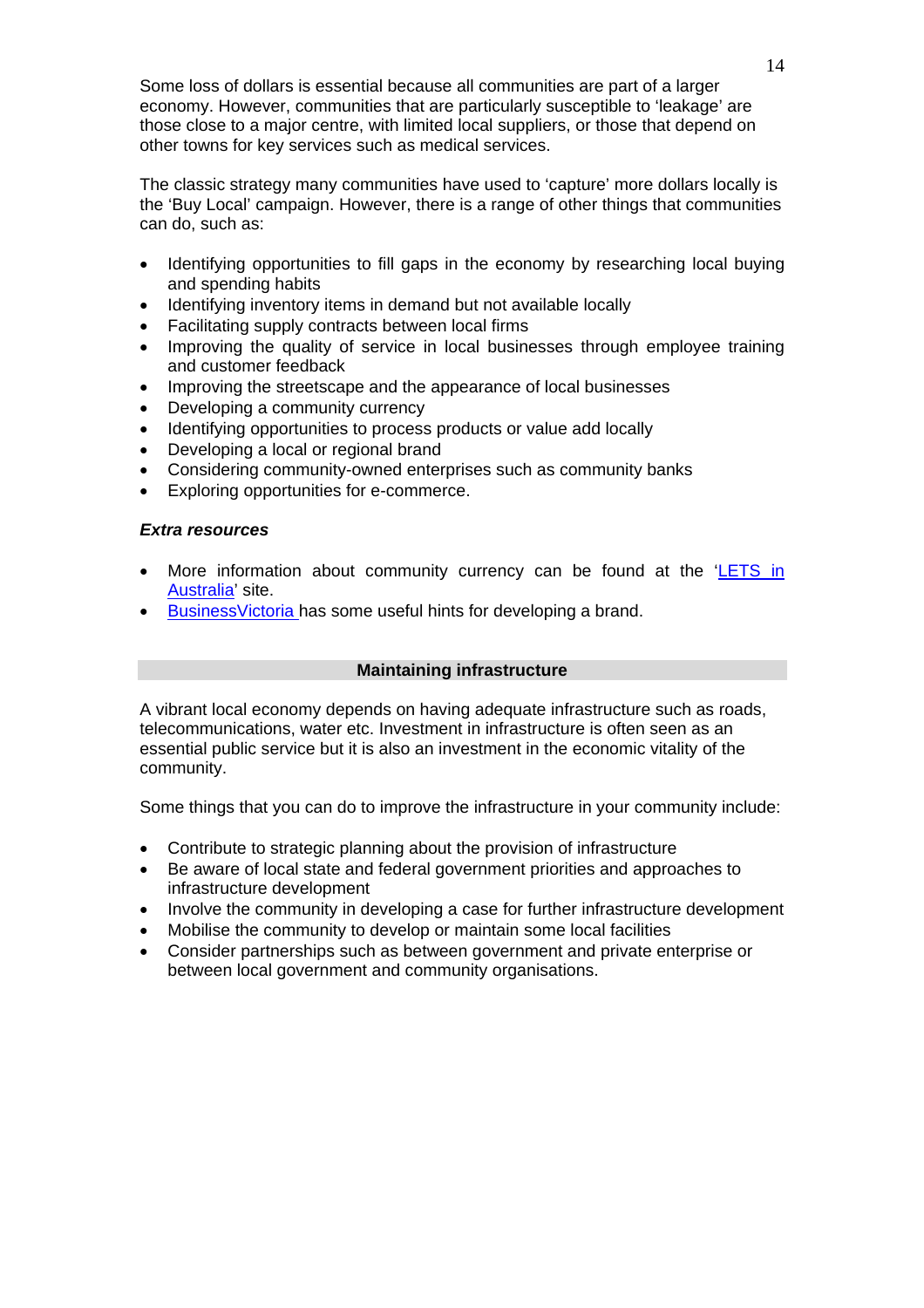# **Developing local facilities to promote economic vitality**

# **— [Monto Business Precinct Revitalisation Strategy](http://www.monto.qld.gov.au/assets/pdf/media_releases/080307_project_brief-business_precinct_revitalisaton.pdf) —**

Monto Shire Council conducted an extensive community consultation program over an 18 month period beginning in 2005 to evaluate where Monto Shire and its community is now, what expectations and aspirations are held by the community and others for the future of the shire, and what actions need to be taken to realise these future goals. The outcome of this consultation was the document *Progress Monto*.

Among other projects, *Progress Monto* identified the need for the renewal of the Monto town centre and business precinct as a major kick start for revitalisation of the whole shire. The Business Precinct Revitalisation Strategy aims to:

- Improve pedestrian safety, accessibility and comfort at the same time creating a vibrant village atmosphere.
- Model smart parking and traffic flow designs that will create a safer environment for vehicles and pedestrians.
- Design people spaces that provide areas for community gatherings including shade, shelter, seating and safe playing areas for children, creating a vibrant, living community centre enriching residents and visitors experience and enjoyment of the built and natural environment.
- Include water features with elements of movement and sound specifically an interpretive river bed — and sculpture/art pieces that explore localised themes of place, people, history and the future.
- Incorporate the proposed Q150 Community Hub and Visitor Centre Project.
- Create a unique Monto identity can then be themed throughout the Shire.

# *Extra resources*

- Funding for telecommunications infrastructure and skills is available through the Commonwealth Government's \$1.1 billion [Connect Australia](http://archive.dcita.gov.au/2007/11/connect_australia) funding program for telecommunications in rural and regional areas.
- The [South East Queensland Regional Plan](http://www.oum.qld.gov.au/?id=29) covers 18 councils in the south east corner of the state.

# **Getting skills and training**

A strong local economy relies on a skilled workforce with easy ways for people to gain and share skills. Rural communities face the challenges of:

- accessing training in relatively remote locations
- attracting and retaining professionals
- competing for skilled workers with the minerals boom
- adapting to the 'knowledge economy' which is largely based in cities or large regional centres.

Increasingly, people need to have accredited training — training that has been established as being of a nationally accepted standard. This training is offered by formal education providers such as TAFE and by Registered Training Organisations (RTOs). While gaining formal qualifications is important, it is also valuable for communities to recognise the existing, often informal, skills of community members.

Some things that you can do to support the growth of skills and access to training in your community include:

• Making it easy for people to access learning assets such as libraries, museums and community organisations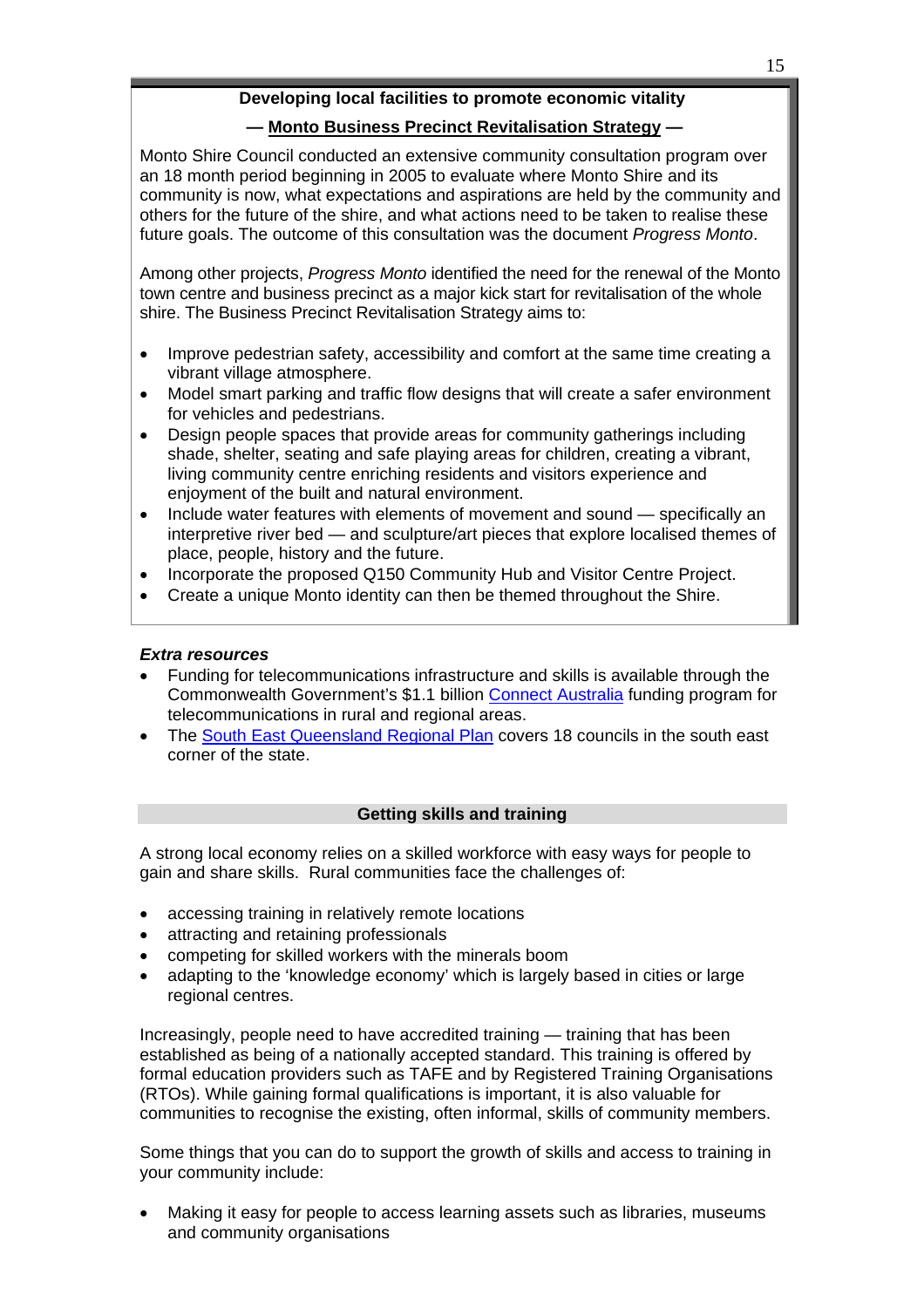- Developing community links with your regional university
- Ensuring good local publicity about training opportunities
- Fostering links with vocational education and training providers
- Helping people to improve their skills in information and communication technology such as the internet
- Exploring ways for people to share skills, such as young people familiarising older residents in using the internet
- Enhancing community links with schools, TAFE, universities and other training providers
- Liaising with employers and having a good idea of what skills are needed and are likely to be required in your community in the future
- Promoting distance education
- Promoting the advantages of the community for professionals and help skilled workers link with their professional networks.

# *Extra resources*

More information can be found at:

- [TAFE Queensland](http://www.tafe.qld.gov.au/)
- [Learning Network Queensland](http://www.lnq.net.au/)
- [Community Services and Health Industry Skills Council](http://www.cshisc.com.au/)
- [Job network](http://www.jobnetwork.gov.au/)
- [Queensland Department of Education, Training and the Arts](http://www.trainandemploy.qld.gov.au/)
- [Commonwealth Department of Employment and Workplace Relations](http://www.dewr.gov.au/)
- [Adult Learning Australia](http://www.ala.asn.au/)
- Organisations such as the Institute for Sustainable Regional Development at Central Queensland University often work closely with communities in their area — for example, a study focusing on the [social and economic challenges facing](http://uninews.cqu.edu.au/viewStory.do?story=3655)  [Moranbah](http://uninews.cqu.edu.au/viewStory.do?story=3655).

# **Who can help**

- Local governments often have economic development staff who can assist in planning and implementing economic development strategies.
- The Queensland [Department of State Development](http://www.sd.qld.gov.au/dsdweb/v3/guis/templates/content/gui_cue_menu.cfm?id=13) has funding programs and staff to foster business development and economic improvement in rural Queensland
- Your regional [Area Consultative Committee](http://www.acc.gov.au/) can provide advice and help you link with federal government support
- Most regions in Queensland have local economic development corporations, such as the [Burnett Inland Economic Development Organisation,](http://new.biedo.org.au/) the [Central](http://www.chdc.com.au/)  [Highlands Development Corporation](http://www.chdc.com.au/), or [Gulf Savannah Development](http://www.gulf-savannah.com.au/) that can assist.
- [Commerce Queensland](http://www.commerceqld.com.au/) has regional branches that provide training, assist economic development and represent business.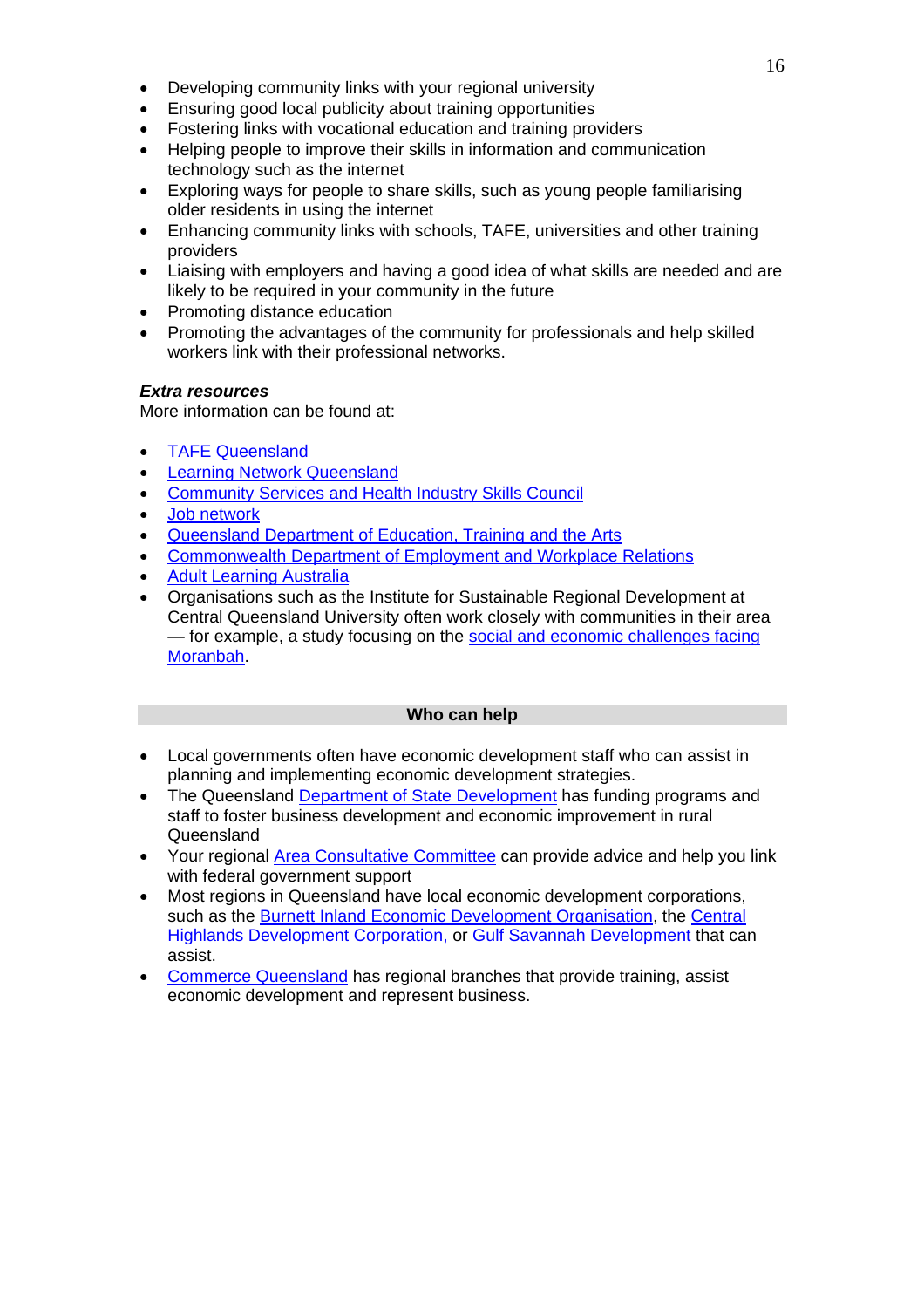<span id="page-16-0"></span>Establishing and maintaining good communication channels right across the community is an important part of increasing the strength and resilience of your local community.

A high level of community involvement can:

- raise community awareness about an issue or a project
- identify what will work and what will not
- verify your information or thinking
- tap into new ideas and expertise
- provide avenues for dialogue
- build community support
- provide feedback or suggestions.

Communities are made up of many different groups, some more willing and/or able to become involved in community activities than others.

Encouraging people to participate often involves creating multiple and diverse opportunities for people to contribute, using informal networks, connecting with community 'hubs' and asking different groups how they would like to be involved.

# **An example of connecting with the community**

# **— [Bundaberg Region Social Plan](#page-16-0) —**

With the help of a community development consultant, Bundaberg City Council engaged a wide range of residents, organisations and government agencies in developing a Social Plan. This was a set of priorities and actions to address social issues in the city and neighbouring region, such as the delivery of social services, youth issues, ageing etc.

A series of 'kitchen table' community conversations were held with people from a wide range of different sectors in the community such as those with an interest in health, the environment, housing, employment, transport, youth etc. Small forums were held with service providers. Three open community forums were held in different parts of the city. A feedback forum allowed local residents to hear the results of what everyone had said and to comment on suggested strategies in the plan. A draft version of the plan was then made available for comment in the community and the final plan released. It is now being implemented.

# *Extra resources*

• [Bundaberg Region Social Plan](http://bundaberg.qld.gov.au/communityservices/social_plan.php) 

# **Encouraging People to be Involved**

The first step in involving community members is to understand the community. It is important to understand local 'sub-communities' and who the key opinion leaders are, to appreciate the history of involvement, and to acknowledge local issues and controversies.

Consider what might be an appropriate level of involvement for people. The [Queensland Government](http://www.getinvolved.qld.gov.au/share_your_knowledge/resources/documents/pdf/Intro_CE.pdf) has adopted the Organisation for Economic Cooperation and Development's (www.oecd.org) engagement model: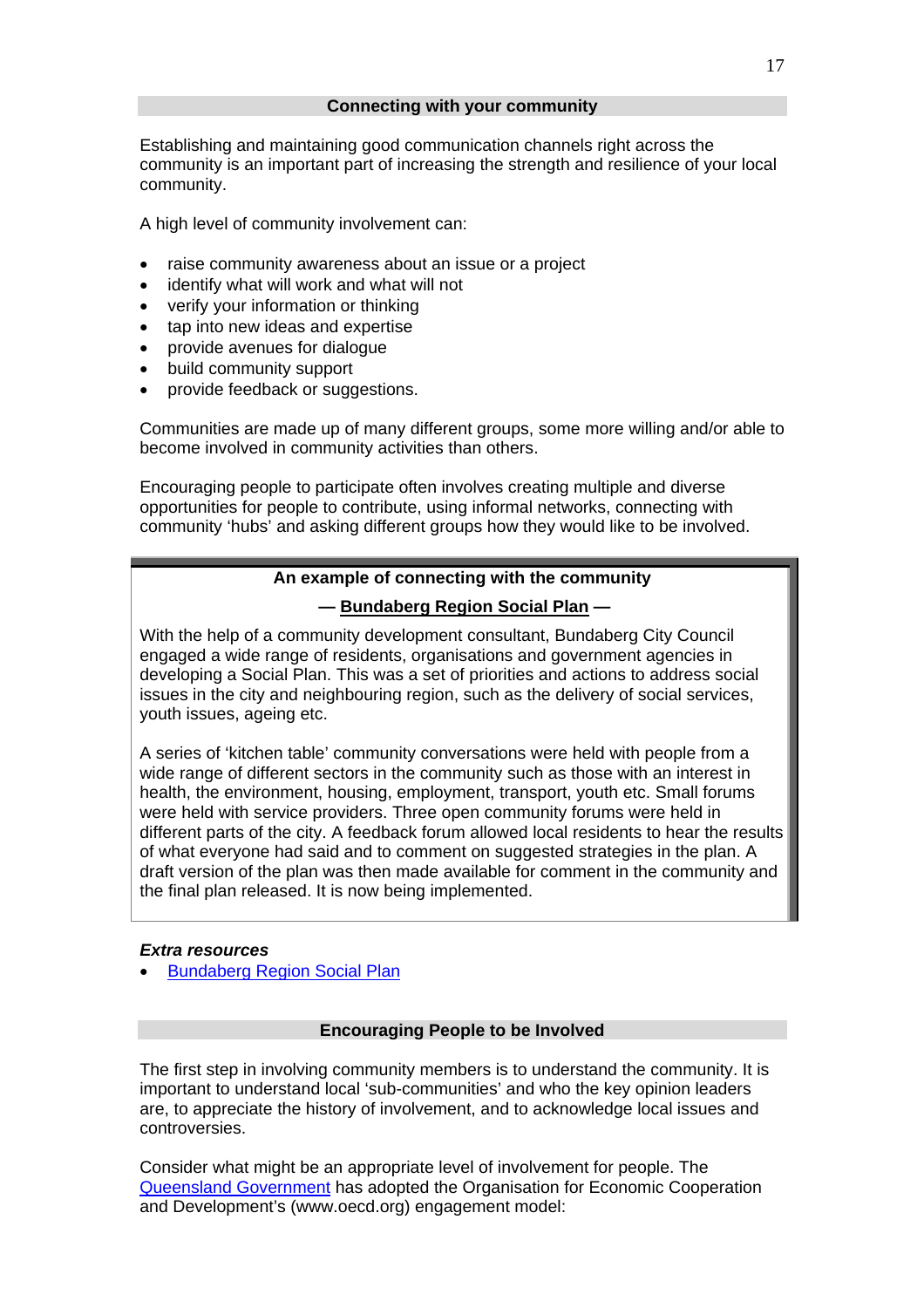- *Inform* sometimes it is appropriate for government just to deliver information about a project or issue to people
- *Consult* a two-way relationship between community members and government, in which people can provide feedback on options and issues
- *Active participation* a collaboration that enables community members to help actively shape government policies.

Some tips on involving people in community activities are:

- Plan your involvement to make sure that you are inviting all relevant people and groups to be involved and that the ways of involving them are appropriate
- Ask people from different groups how they would like to be involved
- Identify the natural community 'hubs' that people gather around and contact people where they gather. These will vary for different groups such as the daycare group (for contacting parents and families), service clubs (for contacting business community) or the skate bowl (for contacting young people)
- Ensure that activities are fun, social and held at a time of day and in locations that are convenient for people
- Make sure that everyone has a chance to be involved for example, cater for people who have a disability or who may not have English as a first language
- Be clear to people about the influence that they can have over the issue you want to discuss with them
- Provide feedback to people about how their input has been reflected in the project or idea. Follow up with them about any ideas or actions they suggested.

# *Extra resources*

- The Queensland Government has a number of publications that provide more detailed information about [how to connect](http://www.getinvolved.qld.gov.au/share_your_knowledge/resources/guides_publications.html) with your community, including [Engaging Queenslanders: An introduction to community engagement](http://www.getinvolved.qld.gov.au/share_your_knowledge/resources/documents/pdf/Intro_CE.pdf).
- The [International Association of Public Participation](http://www.iap2.org.au/resources) offers a range of resources, including a toolbox.

# **Knowing who to contact**

It is important to think through who you may need to contact and what might be the best way to involve people. This doesn't need to be a daunting task. An approach called 'stakeholder analysis' provides a manageable process:

- 1. List down the various groups or individuals who would have an interest in the issue
- 2. For each group or individual consider what they would be concerned about with regard to the issue. For example, on the issue of improving local child care, child care operators may be concerned about the financial viability of the service whereas parents would be concerned about the standard of care
- 3. Make an estimate of how concerned different groups or individuals would be very concerned through to not concerned at all
- 4. Consider what influence different groups would have over the project high, medium or low
- 5. Given all of these considerations, what level of involvement would be most appropriate for each group — inform, consult, involve or empower?
- 6. Finally, identify the best way to achieve the desired level of involvement for each group or individual you identified — eg individual discussions, newsletters, public meetings etc.

# *Extra resources*

• There are several variations of the stakeholder analysis approach, but a good description can be found at the [Southern Cross University](http://www.scu.edu.au/schools/gcm/ar/arp/stake.html) site.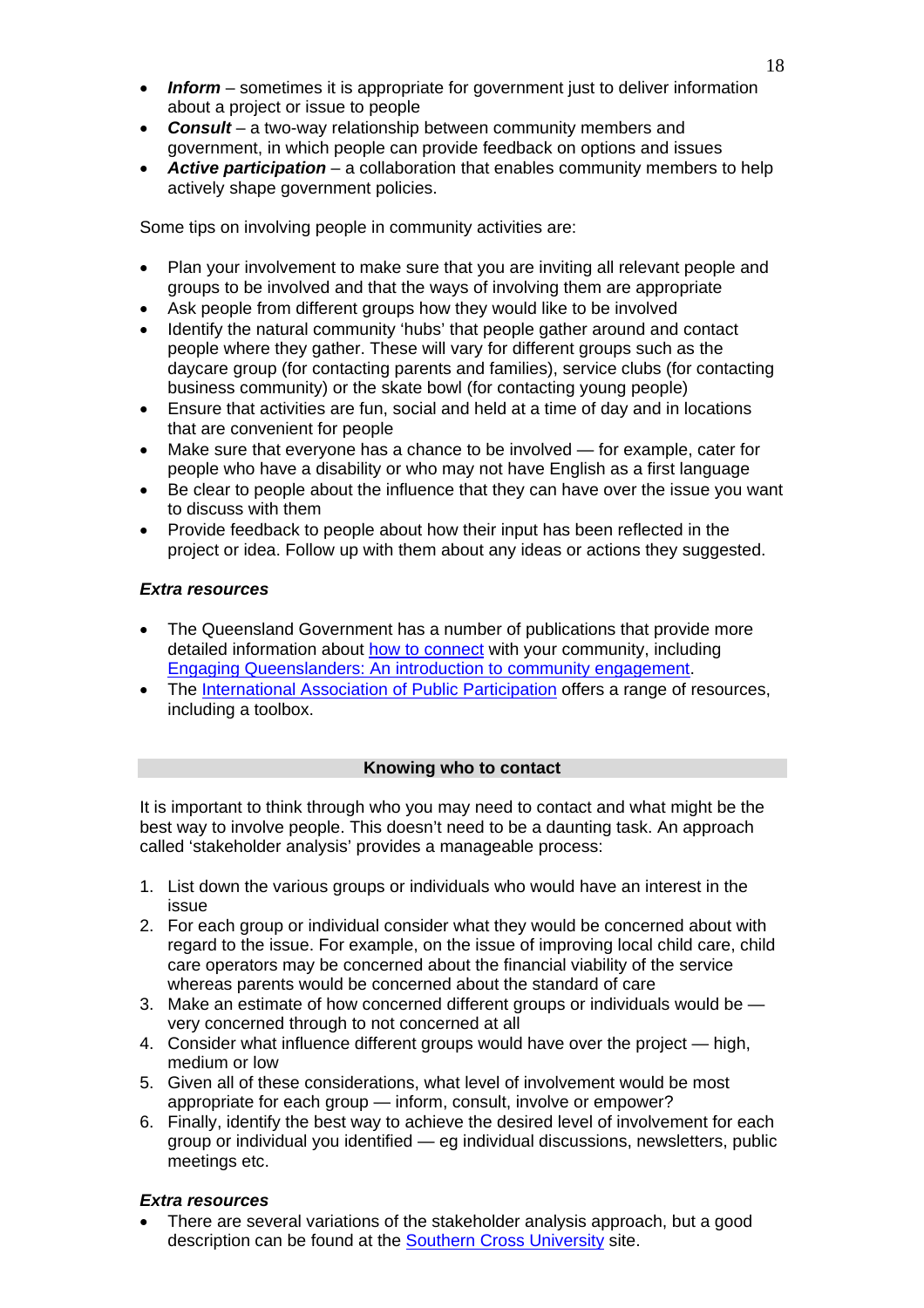It is easy for community involvement activities to attract only certain individuals or groups, particularly those who have the confidence and power to be already prominent in the community. To genuinely involve the whole community, it is important to have flexible activities that will encourage people from a wide range of backgrounds, interests and abilities to be involved if they want to be.

Some things you can do to encourage participation across all sectors of the community include:

- Organise events and activities that are easy for different people to attend. For example, it is difficult for business operators and workers to attend activities during the day. Short evening events will make it easier.
- Recognise that different groups have various preferences for how they may want to be involved and how they communicate. For example, young people may have different preferences than seniors.
- Make sure that Aboriginal and Torres Strait Islander people are involved in a way that is culturally appropriate. It's important to recognise that each community will have their own 'protocols' for engagement. Protocol simply means following the customs and lores of the people or community you are working with and communicating in a way that is relevant to them.

If you are uncertain of local protocols, connecting with a local person who can introduce you and provide local background information will be a useful strategy. [Office of Aboriginal and Torres Strait Islander Partnership regional offices](http://www.datsip.qld.gov.au/about/regions.cfm) and [Rural and Regional Communities Officers](http://www.communities.qld.gov.au/community/contacts/regionaloffices.html) may be useful contacts in this way.

- Consider the way in which information is presented for people who may not have English as their first language, and how best they might participate in discussion
- Don't assume that everyone is fully literate. Have ways in which people can have input other than filling out forms or commenting on written documents.

# *Extra resources*

- The Queensland Department of Communities has published [Engaging](http://www.getinvolved.qld.gov.au/share_your_knowledge/resources/documents/pdf/engaging-queenslanders-atsi-communities.pdf)  [Queenslanders: Introduction to working with Aboriginal and Torres Strait Islander](http://www.getinvolved.qld.gov.au/share_your_knowledge/resources/documents/pdf/engaging-queenslanders-atsi-communities.pdf)  [communities.](http://www.getinvolved.qld.gov.au/share_your_knowledge/resources/documents/pdf/engaging-queenslanders-atsi-communities.pdf)
- [Protocols for Consultation and Negotiation with Aboriginal People](http://www.datsip.qld.gov.au/resources/cultures.cfm)
- The Local Government Association of Queensland has a range of resources to help communities, and particularly local councils, to build relationships within their communities. These include [Embracing Cultural Diversity: Action Guide for](http://www.lgaq.asn.au/lgaq/publications/pages/EmbracingCulturalDiversity.html)  [Queensland Local Governments](http://www.lgaq.asn.au/lgaq/publications/pages/EmbracingCulturalDiversity.html) and the [Community Relations Manual: A Guide](http://www.premiers.qld.gov.au/library/office/Community_Relations_Manual.doc)  [for Local Government.](http://www.premiers.qld.gov.au/library/office/Community_Relations_Manual.doc)
- [Keeping it Real: A Resource for Involving Young People](http://www.lgaq.asn.au/lgaq/resources/community/youth/Resources%20Page/NZMinistryOfYouthAffairs_KeepinItReal_March2003.pdf) is a useful publication from the New Zealand Ministry of Youth Development.
- The Art of Renewal: A Guide to Thinking Culturally About Strengthening [Communities](http://www.communityrenewal.qld.gov.au/resources/publications/art.shtm) aims to assist people in strengthening their communities through arts and culture.
- The [Gab Titui Cultural Centre i](http://www.indigenoustourism.australia.com/business.asp?sub=0616)s the result of a partnership between the Torres Strait Regional Authority (TSRA) and the Queensland Heritage Trails Network (QHTN). The Torres Strait people have played an integral role in establishing Gab Titui and through the Cultural Centre Steering Committee, comprised of community representatives, have guided the process from concept stage to completion.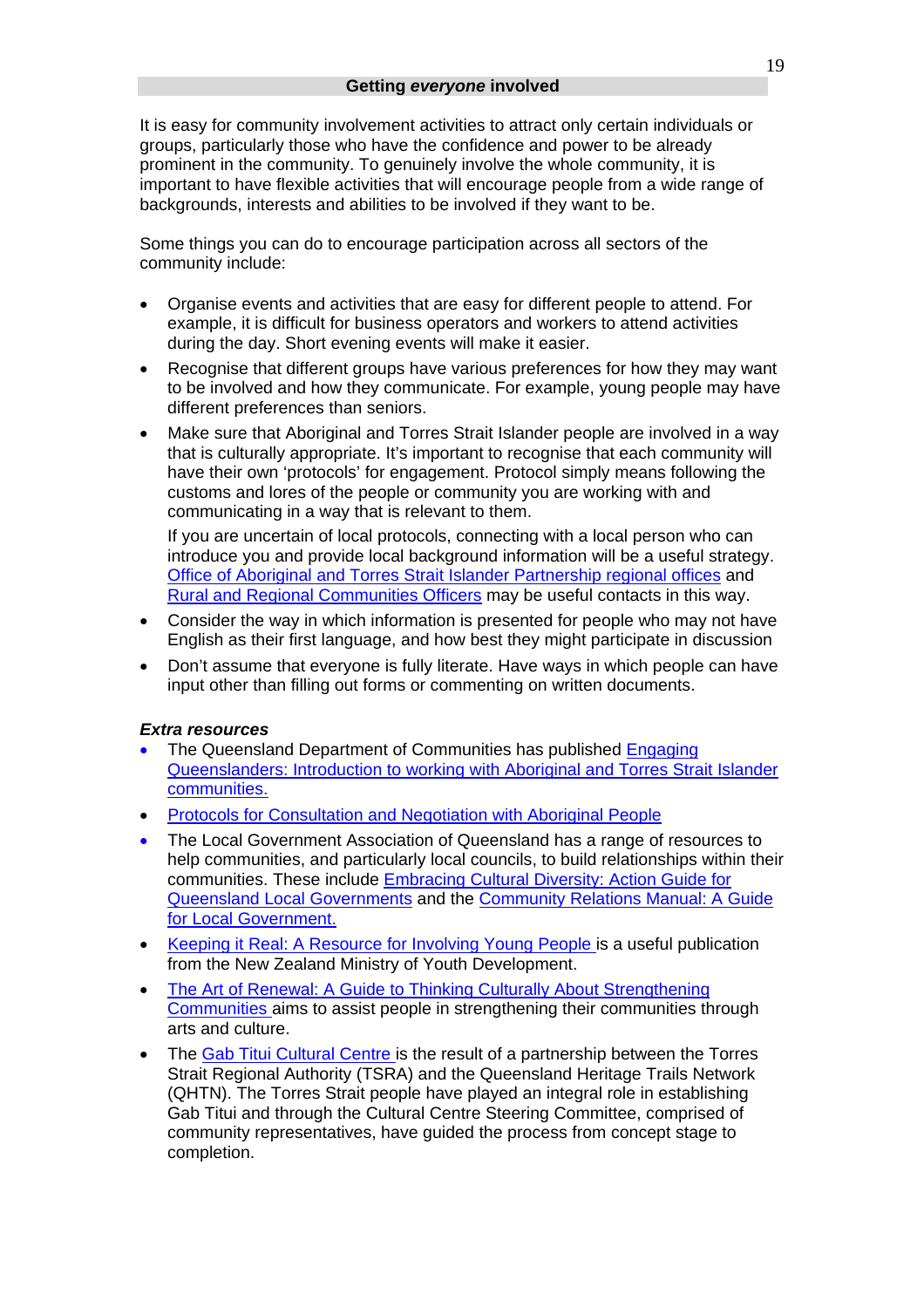<span id="page-19-0"></span>Recent research [\(Ironmonger 2006](#page-19-0)) has shown that regional Queenslanders contributed approximately \$3.3 billion to their communities in 2004 through volunteering in an organisation.

Volunteers are therefore a critical resource for all communities, and require support, coordination and recognition.

Some things that communities can do to support their volunteers are:

- Match volunteers roles with their interests and skills. Most voluntary organisations will interview volunteers and identify roles that suit people's interests and available time
- Formalise the roles of volunteers. Increasingly organisations have position descriptions for voluntary roles. This helps to clarify people's roles and formally recognise their contribution
- Offer training and development to volunteers. Developing skills and interests can be an important benefit for volunteers
- Recognise and celebrate the contribution of volunteers
- Reduce the chances of 'burnout' by rotating roles, having realistic schedules, and coordinating and supporting volunteers.

#### *Extra resources*

- Ironmonger, D. (2006) *[The Economic Value of Volunteering in Queensland.](http://www.communities.qld.gov.au/community/volunteering/documents/economic-value-of-volunteering.pdf)  [Report](http://www.communities.qld.gov.au/community/volunteering/documents/economic-value-of-volunteering.pdf)* commissioned by the Queensland Department of Communities.
- More information and strategies to support volunteers are available at [Volunteering Queensland](http://www.volqld.org.au/)

#### **Making connections outside your community**

As well as building relationships within and across your community, it's also important to identify contacts and resources *outside* your community.

Making and maintaining external links provides you with access to new resources, ideas, information and opportunities that you can use for the benefit of your community. It can help community members to engage meaningfully with government, forge connections with the corporate world, and leverage existing assets.

Sister relationships between city and country towns, for example, can promote cultural and environmental differences as assets that bring economic and social benefits to both participants.

Connecting with government at a range of levels can raise awareness of your town's issues and priorities.

#### *Extra resources*

# **Building city–country relationships**

[City of Joondalup, Western Australia](http://www.joondalup.wa.gov.au/BUcouncilsupport/agenmin/Briefing/2002/CJ021008_BRF.pdf) — this Council document includes a useful summary (pp. 16-21) of Joondalup's proposal to link with the small country town of Cue, 640km north east of Perth.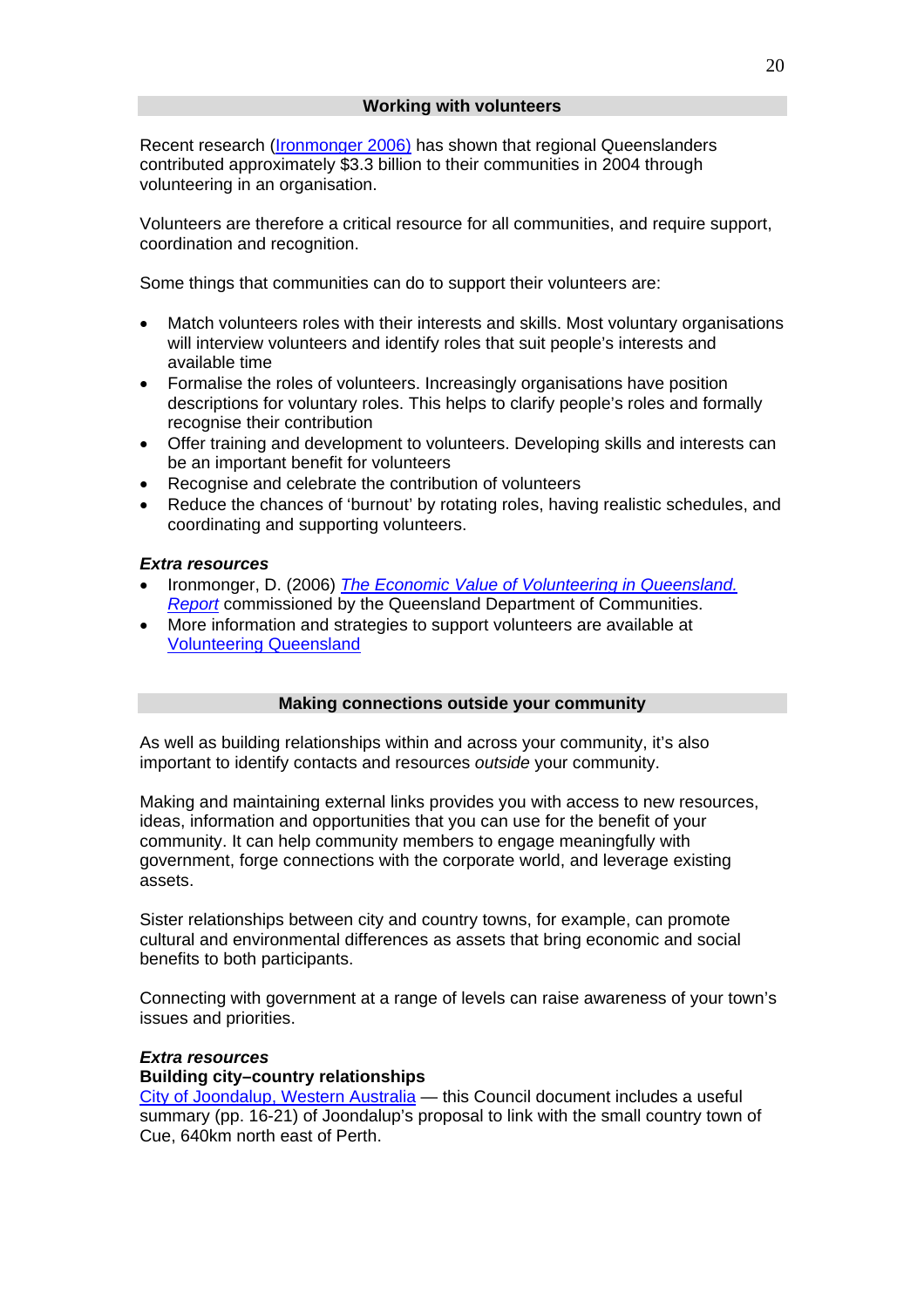# **Connecting with Queensland Government**

The Queensland Government has put in place several ways to connect with community representatives:

- [Ministerial Regional Community Forums](http://www.getinvolved.qld.gov.au/get_involved/government/minforum.html) ten community representatives in each rural region have direct contact with Queensland Government ministers about issues and priorities in their region.
- *Advisory groups* Community representatives raise and discuss issues with the Minister for Communities on a range of advisory groups such as the [Queensland](http://www.communities.qld.gov.au/seniors/qldseniors_council/)  [Seniors Council,](http://www.communities.qld.gov.au/seniors/qldseniors_council/) [Ministerial Advisory Council on Domestic and Family Violence,](http://www.communities.qld.gov.au/violenceprevention/resources/dfv_min_advis_council.html) the [Queensland Youth Council](http://www.generate.qld.gov.au/engaging_government/qld_youth_council/index.html) and the Child Care Forum.
- [Community Cabinet](http://www.getinvolved.qld.gov.au/get_involved/government/cabinetmeeting.html)  over 100 Community Cabinets have been held across Queensland. These provide an opportunity for residents to present delegations to ministers and interact with Cabinet members.
- Some ways you can have your say on the [Get involved](http://www.getinvolved.qld.gov.au/) website include commenting on discussion papers, raising issues and providing suggestions for consideration by government.
- On the [Queensland Parliamentary website,](http://www.parliament.qld.gov.au/view/EPetitions%5FQLD/Default.aspx?LIndex=0) you can locate an e-petition, find out information about its status and, join the e-petition if it is current.
- [Queensland Government Agent Program \(QGAPs\)](http://www.qld.gov.au/services_for_queenslanders/health_and_communities/qgap/index.html) are offices based in rural and regional towns which enable you to conduct business with government agencies or obtain information about a variety of government services from the one convenient location.

#### **Who can help**

- Most larger local governments have community development or economic development staff. You could look at community development plans on your council's website or phone your council's community development officer.
- Your [regional Department of Communities office](http://www.communities.qld.gov.au/contacts/outlets/?type=regional) can assist you in involving local residents.
- The Department of Housing's [Community Renewal](http://www.communityrenewal.qld.gov.au/) program operates in selected communities, including urban areas in southeast and regional Queensland and one remote Indigenous community.
- A range of community involvement resources and 'toolkits' are available. Some key ones are:
	- o The *[Effective Engagement Toolkit](http://www.dse.vic.gov.au/dse/wcmn203.nsf/Home+Page/8A461F99E54B17EBCA2570340016F3A9?open)* was developed by the Victorian Department of Sustainability and the Environment.
	- o The [International Association of Public Participation Australasia](http://www.iap2.org.au/)
	- o [communitybuilders.nsw](http://www.communitybuilders.nsw.gov.au/)
	- o The [Community Development Toolbox](http://www.cedworks.com/files/pdf/free/Perform_03_DevtWheel.pdf) is an online support tool for communities to survey needs and plan community development.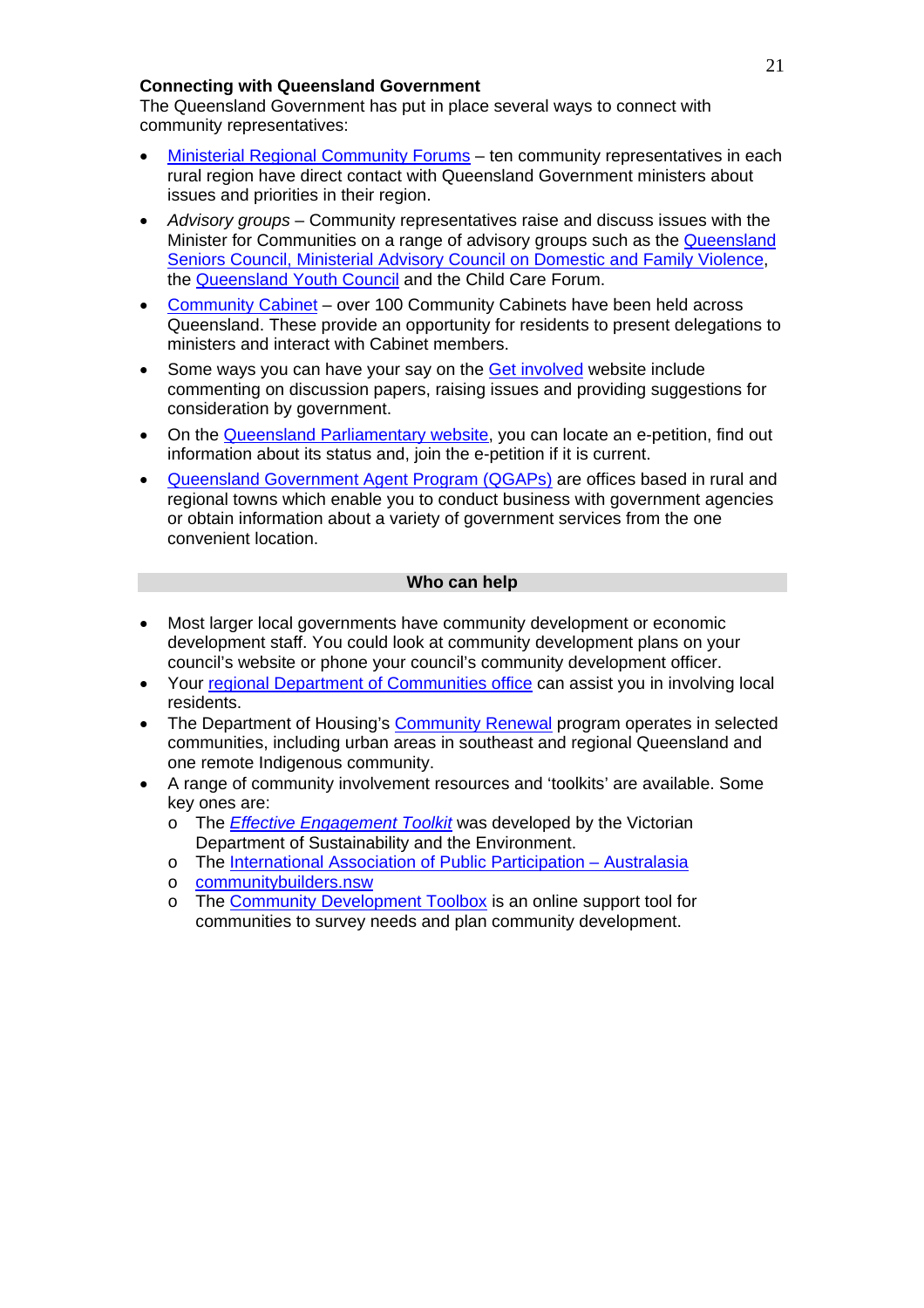# **Queensland Government**

# **Blueprint for the Bush**

The [Blueprint for the Bush](http://www.communities.qld.gov.au/community/regional/blueprint/) is a comprehensive set of programs and funding jointly developed and managed by the Queensland Government, [AgForce Qld](http://www.agforceqld.org.au/) and the [Local Government Association of Queensland.](http://www.lgaq.asn.au/portal/dt) It was developed with extensive community engagement and the Queensland Government will commit \$153.4 million in Blueprint for the Bush initiatives over the 3–4 years from 2006.

The Blueprint includes a wide range of initiatives such as:

- Investment in road infrastructure
- Additional skilling and career pathways for rural health workers
- Extended funding for capping and piping artesian bores under the Great Artesian Basin Sustainability Initiative
- Assisting with the implementation of the Size, Shape and Sustainability program for local government
- A new 'homestay' pilot program [for rural students](http://www.communities.qld.gov.au/community/regional/blueprint/initiatives/support.html)

# **Ten Year Partnerships**

The [Ten Year Partnership](http://www.datsip.qld.gov.au/partnerships) is a Queensland Government proposal to work with Aboriginal and Torres Strait Islander peoples to improve standards of living over the next 10 years. The approach will see the Queensland Government coordinate its activities more effectively and put in place ways of measuring progress. The Cape York Partnership is an example of a ten year partnership in action.

# [Regional Collaboration and Capacity Building Program](http://www.lgp.qld.gov.au/docs/local_govt/grants_subsidies/funding/rccbp/RegCollaborationProgram.pdf) **(RCCBP)**

This program provides funding of \$25 million over five years to assist neighbouring councils to work together to explore the feasibility of providing joint facilities or services.

# **[Cross Government Project to Reduce Social Isolation of Older People](http://www.communities.qld.gov.au/seniors/isolation/)**

This cross government project managed by the [Office for Seniors](http://www.communities.qld.gov.au/seniors/contacts/index.html) within the Department of Communities aims to identify leading practice models in the reduction of social isolation of older people in Queensland.

# **[Community Renewal](http://www.communityrenewal.qld.gov.au/)**

Community Renewal is a whole-of-government program coordinated by the Department of Housing. It aims to develop sustainable solutions to local issues and build community capacity by creating partnerships between residents, government, businesses and the community. The program works in targeted communities throughout the state, identified as 'renewal zones'.

# **Commonwealth Government**

# **Stronger Families and Communities Strategy (2004-2009)**

The [Stronger Families and Communities Strategy](http://www.facsia.gov.au/internet/facsinternet.nsf/aboutfacs/programs/sfsc-sfcs.htm) is an Australian Government initiative giving families, their children and communities the opportunity to build a better future. Funding of \$490 million has been committed for 2004-2009.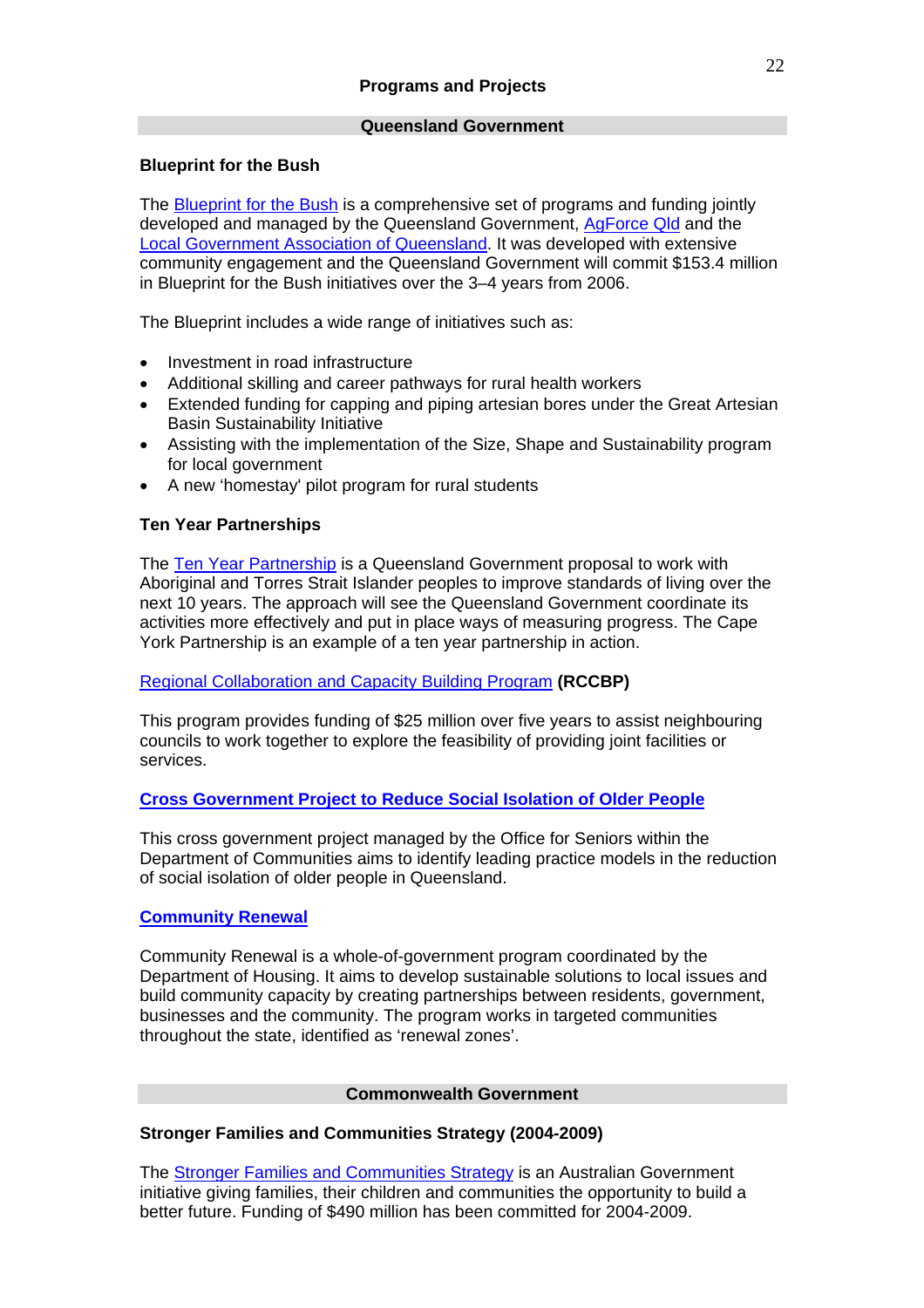There are four streams to the new Strategy:

- Communities for Children
- Early Childhood Invest to Grow
- Local Answers
- Choice and Flexibility in Child Care

# **Regional Partnerships**

The [Regional Partnerships](http://www.regionalpartnerships.gov.au/) program is an Australian Government initiative supporting the development of self-reliant communities. It funds projects that help communities:

- provide opportunities for economic and social participation
- improve access to services
- plan their futures
- make structural adjustments.

There are 56 Area Consultative Committees (ACCs) around Australia to help applicants develop and submit applications.

The programme also provides a framework for delivering Australian Government assistance under the:

- Rural Medical Infrastructure Fund
- Community Adjustment Assistance element of the Textiles, Clothing and Footwear Structural Adjustment Programme.

#### **Rural Transaction Centres**

Up to June 2005, this programme provided funds to help small communities establish their own Rural Transaction Centre to provide access to services. It has now been absorbed into the [Regional Partnerships Program](http://www.regionalpartnerships.gov.au/index.aspx).

# **CSIRO: Sustainable Communities Initiative**

The [Sustainable Communities Initiative](http://www.connected.gov.au/case_studies/csiro_-_sustainable_communities) (SCI) is a program that brings together people from across the public, private and civil society sectors, to work in partnership with communities to develop and deliver innovative solutions to community-specific sustainability challenges and opportunities.

The SCI is an 'action learning' program that will operate for a three year period (2006– 2009). During this period the SCI will partner with local governance institutions to undertake projects in communities across a range of diverse geographical and socioeconomic landscapes.

# **Australian Tourism Development Program**

The [Australian Tourism Development Program](http://www.ausindustry.gov.au/content/level3index.cfm?ObjectID=A241A6BF-9470-45FC-AF72E8AA122553FE&L2Parent=aeb901e5-7cb8-4143-a3bf33b2423f9da6) is a Commonwealth grants program that assists in the promotion of tourism development in regional and rural Australia.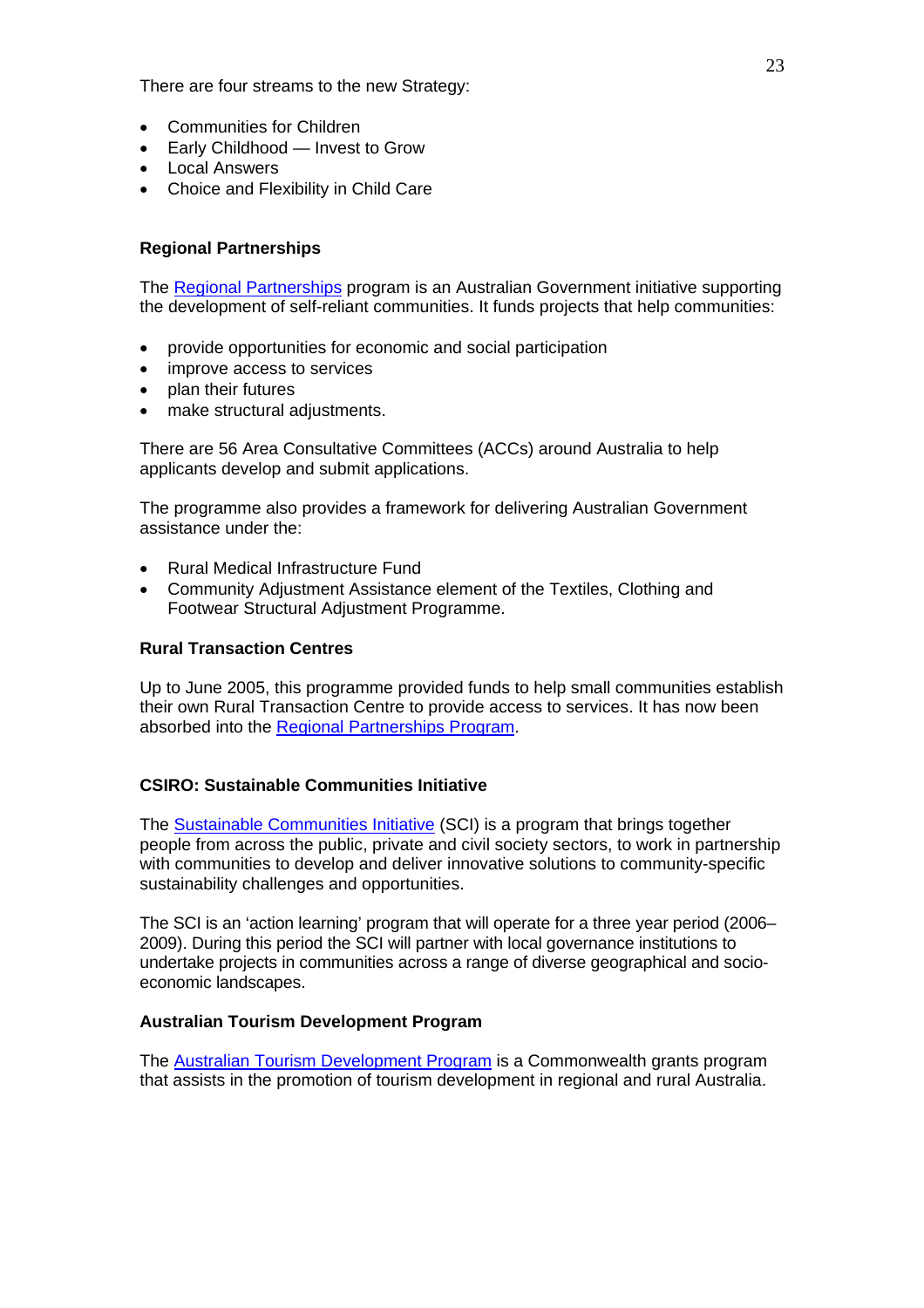# **Cooperative Venture for Capacity Building in Rural Australia**

The Cooperative Venture was established in 2001 by R&D corporations to enhance capacity building in rural industries in Australia. Its goal is to instigate and support learning by farmer and rural communities and place rural communities in a position to prosper and grow as Australian rural industry adapts successfully to global change.

The members of the cooperative venture invest in R&D that focuses on enhancing the understanding of learning, improving organisational arrangements to support rural human capacity building, and inspiring innovative farming practices.

There are four priority areas for the venture:

- To identify current 'best practices' in rural extension/education and training to assist in the design and delivery of learning
- To improve understanding of non-participation in learning activities and what is needed to involve current non-participants to increase accessibility of learning activities and involvement of the farming community
- To promote and rethink rural extension/education through government, industry, and community groups so they respond to new and changing environments and enhance rural learning and practice
- To enhance the capacity of rural service providers to deliver and enable effective learning activities.

More information is available at the [Rural Industries Research and Development](http://www.rirdc.gov.au/capacitybuilding/index.html)  [Corporation](http://www.rirdc.gov.au/capacitybuilding/index.html).

# **AgForce Queensland***: Agforward*

The \$8 million AgForward program is being delivered by AgForce Queensland and will run until 2009. The program helps landholders to use information and tools which will assist in improving land management practices. AgForward has specialist training teams to conduct up to 80 public workshops throughout Queensland a year. Topics include:

- the preparation of Property Maps of Assessable Vegetation (PMAVs)
- property planning
- GPS technology
- linkages to grazing land management.

More information is available at **AgForce Queensland.**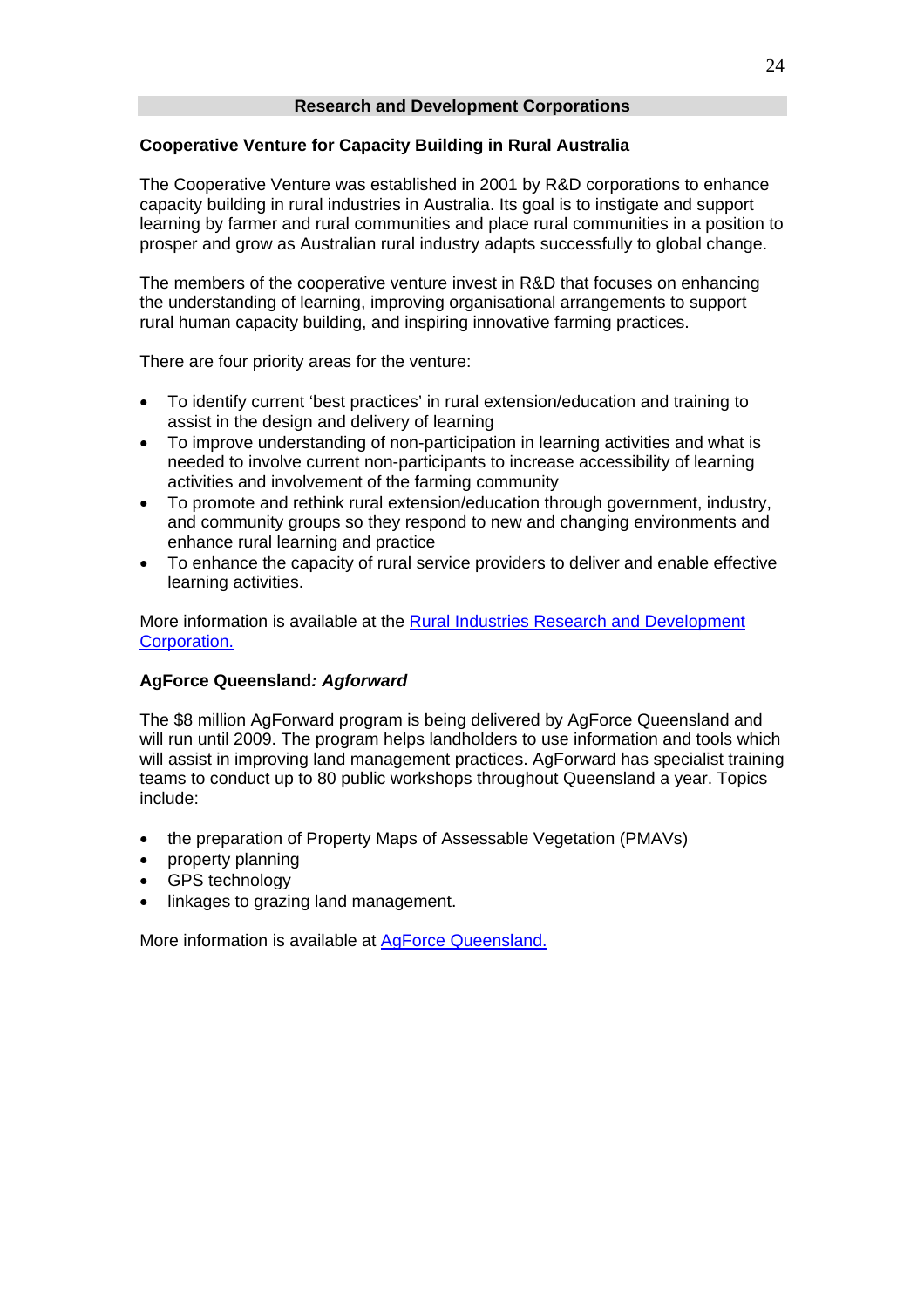#### **Queensland Government**

#### **All Departments**

[Queensland Government Funding Opportunities](http://www.qld.gov.au/grants/). This website lists funding programs by government agency. Contact details are given.

Among many others, the site includes grants such as:

#### *Our Place, Our Future*

The Department of Local Government has funding available through the Our Place, Our Future initiative for rural and remote communities to increase the capacity to own and manage their future.

*Strengthening Rural Indigenous Non-Government Organisations funding*  The Department of Communities has funding available for Indigenous organisations that provide services in rural Queensland.

#### *Building Rural Links*

Rural community organisations will share \$500 000 in funding provided by the Queensland Government through the Building Rural Links grants program.

*Living Buildings and Places - Queensland's Heritage Grant Program*  The Environmental Protection Agency funds projects to assist owners of Queensland's significant heritage places to protect and conserve these places, and ensure their continued use and appreciation by the community.

#### *Queensland Gambling Community Benefit Fund*

The Queensland Gambling Community Benefit Fund provides one-off grants to Queensland-based community organisations to assist these organisations to provide services and activities within their local communities.

#### *[Indigenous Community Development Program \(ICDP\)](http://www.qld.gov.au/grants/grantdetails.action?grantId=8ae5936c063948ea010639497fb0009d)*

The Department of Local Government Planning Sport and Recreation provides funding to Aboriginal Shire councils, Torres Strait Islander councils and Aboriginal and Torres Strait Islander organisations to support better opportunities for Indigenous people to participate in sport and active recreation in their communities.

#### *[International Women's Day Grants](http://www.qld.gov.au/grants/grantdetails.action?grantId=8ae5936c0e332af3010e332b00fc0001)*

The Department of Local Government Planning Sport and Recreation contributes to events run by Queensland community organisations to celebrate International Women's Day.

The Queensland Department of Communities also maintains a [funding calendar](http://www.communities.qld.gov.au/department/funding/calendar/) that gives a schedule of funding opportunities for communities

#### **Commonwealth Government**

The Commonwealth Department of Transport and Regional Services hosts the [grantslink](http://www.grantslink.gov.au/) website which gives a comprehensive listing of Commonwealth funding available under a variety of grant programs for individuals, businesses and communities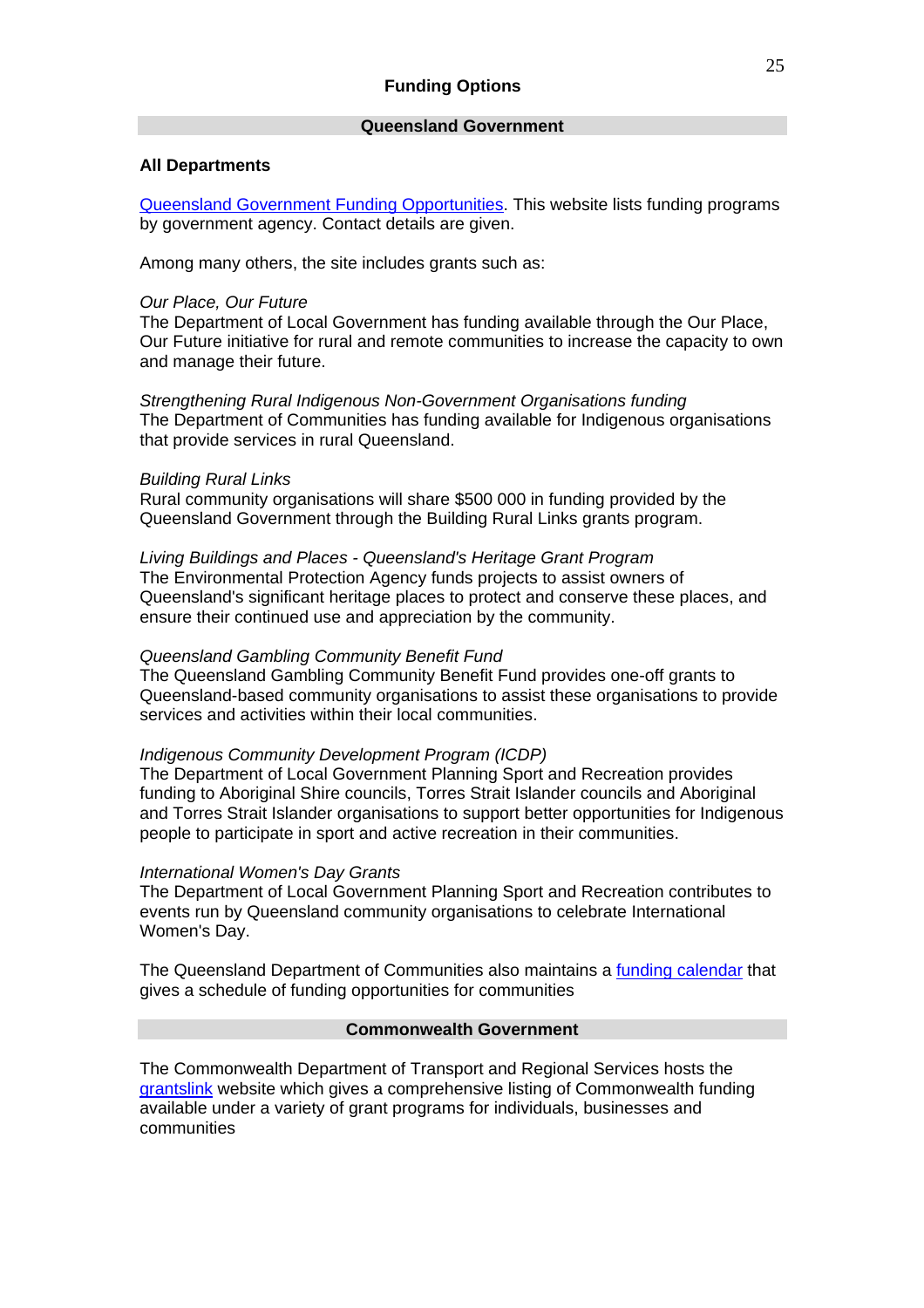Information on local government funding for communities is available at [Queensland](http://www.lgp.qld.gov.au/?ID=57)  [Local Government grants](http://www.lgp.qld.gov.au/?ID=57)

#### **Not for Profit Organisations**

# **[OurCommunity.com](http://www.ourcommunity.com.au/)**

OurCommunity.com is a not for profit organisation that provides extensive information for community groups and organisations including a broad range of funding opportunities.

#### **Queensland Community Foundation**

[Queensland Community Foundation \(QCF\)](http://www.qcf.org.au/) is a public charitable trust set up to serve the State's communities by providing a permanent funding source for charity.

# **Foundation for Rural and Regional Renewal (FRRR)**

[FRRR](http://www.frrr.org.au/) offers two funding schemes for rural communities. The Small Grants for Small Rural Communities Program offers about \$300,000 a year in grants to benefit people in rural and remote communities. The FRRR/ANZ Seeds of Renewal Program is a small grants program providing funding to small, rural and regional not-for-profit organisations for projects and activities to aid the growth of their community.

#### **Jupiters Casino Community Benefit Fund**

#### [Jupiters Casino Community Benefit Fund](http://www.jccbf.org.au/)

#### **Improving Your Chances of Getting Funds**

Looking for funding for your community project should not replace good planning. There is a temptation to develop a project quickly just because funding is available. It is often better to spend more time engaging local people and planning a project and applying for the next round of funding.

A common mistake is also to apply to a funding program that doesn't suit your project. If you don't fully meet the intended purpose of a particular funding program you are unlikely to be successful. It is important to target the right funding source.

Some tips on applying for funding are:

- In your application, make sure that you clearly address every criteria that will be used assess your project
- Make your application is clear and concise with no errors
- Use the help that is available phone the contact person for the funding program or contact your local Council for advice
- Put deadlines in your calendar and allow enough time to prepare an application before the deadline
- Explain how your project could end up being at least partly self-funded if that is possible. Funding bodies increasingly want to know how projects can be funded for the long term
- Test your application against the assessment criteria
- Adequately value community contributions value in-kind contributions using an hourly rate and include them as a dollar figure in the budget
- Build allies inform your Council, Area Consultative Committee, or your Department of Communities office to let them know about your project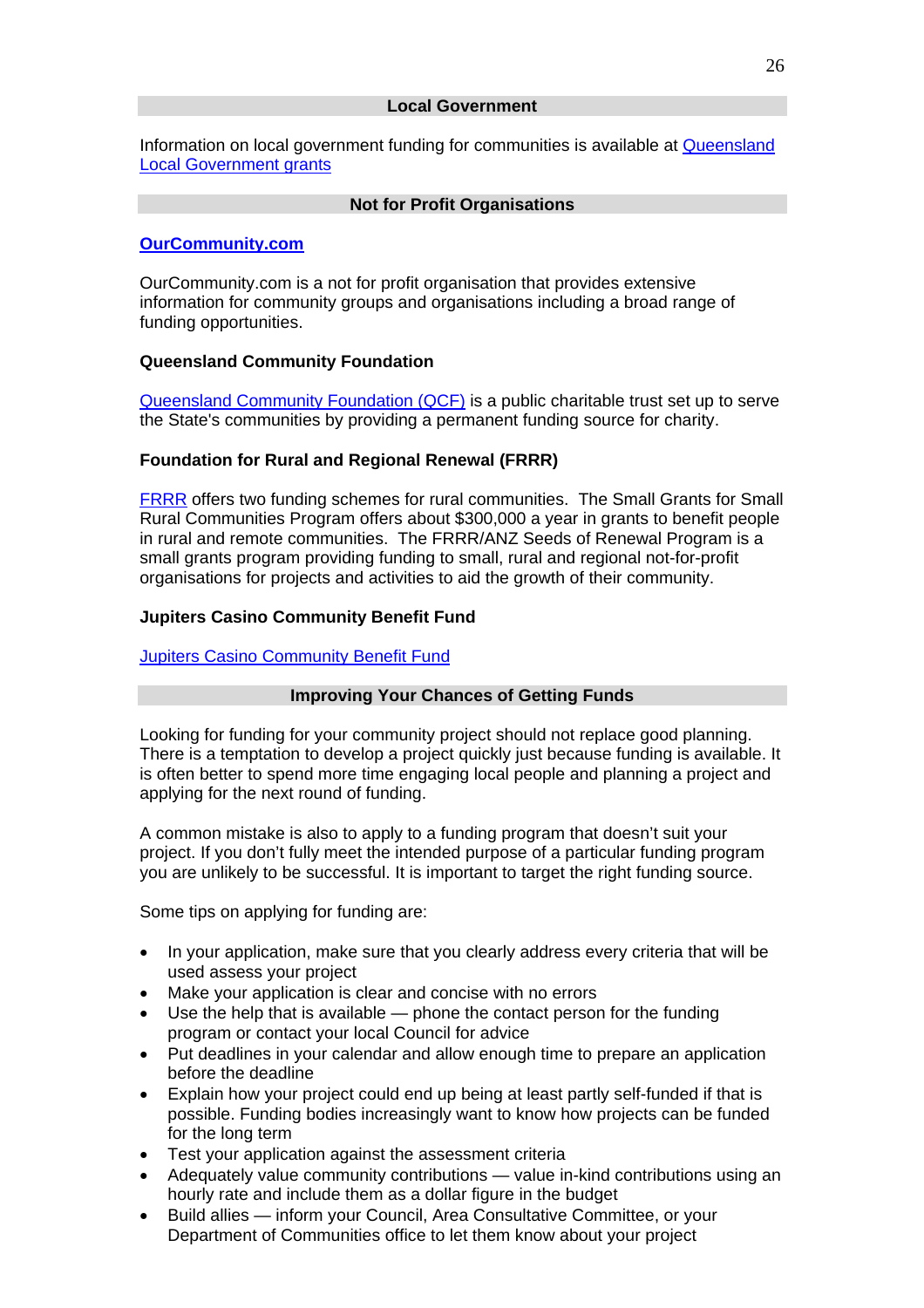- Link with existing projects or with other projects being developed in your community. Make sure that similar projects are not being submitted from the same or nearby community
- If you are unsuccessful, gain feedback and discuss options with the funding body.

# *Extra resources*

Some more hints for writing successful grant applications can be found at:

- [Tips for writing grant applications](http://www.youthcentral.vic.gov.au/Government+Info+%26+Assistance/Grants/Tips+for+writing+grant+applications/)
- [Preparing an effective funding submission](http://www.grants.ord.sa.gov.au/grant_prepare.html)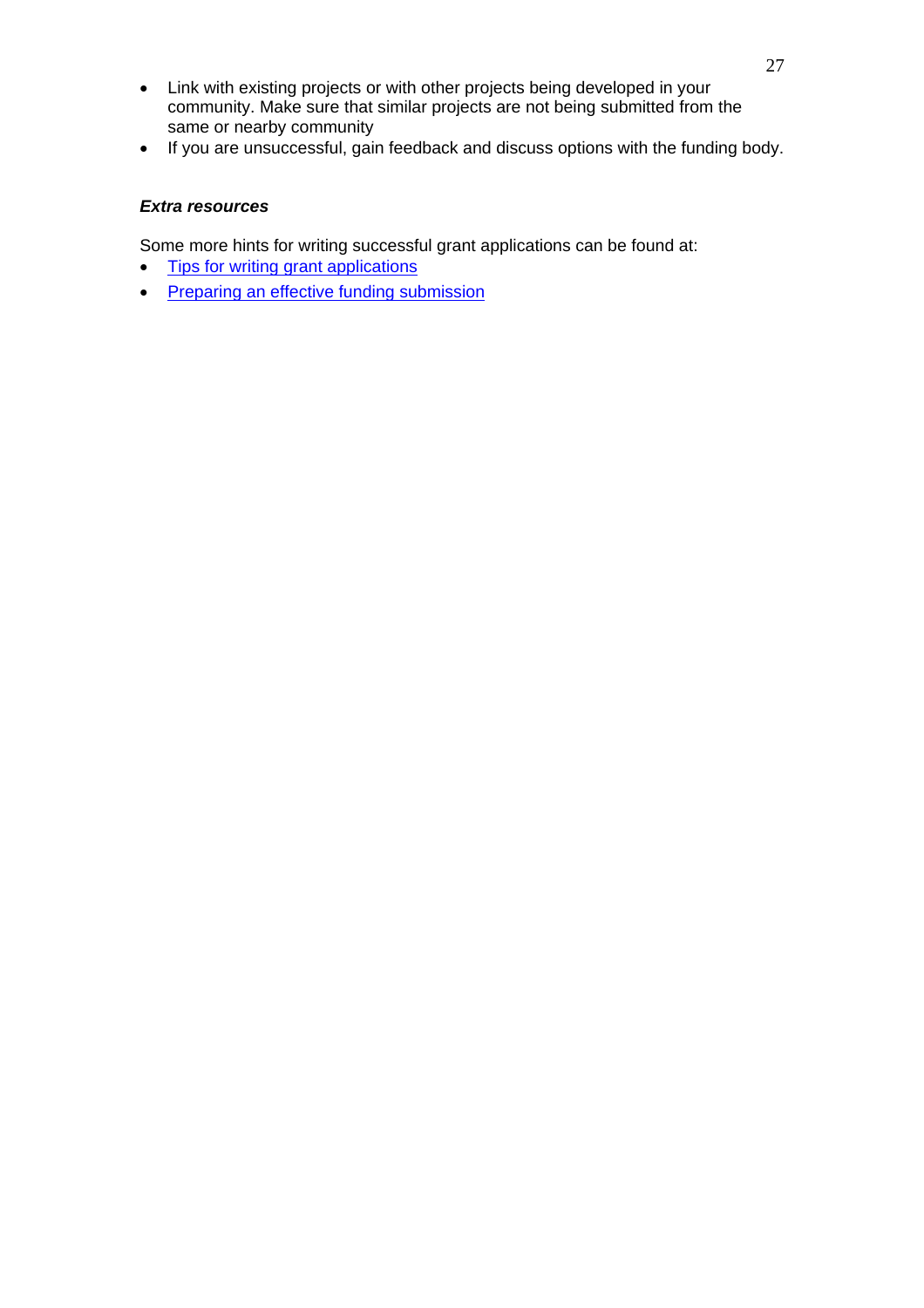# **USEFUL RESOURCES**

Queensland [Department of Communities](http://www.communities.qld.gov.au/)

#### **Local Government**

[Local Government Association of Queensland](http://www.lgaq.asn.au/) – the peak body representing local government in Queensland

[Queensland Department of Local Government, Sport and Recreation](http://www.dlgpsr.qld.gov.au/)

[Australian Local Government Association](http://www.alga.asn.au/)

[Queensland Local Government Community Service Association](http://www.qlgcsa.org.au/)

[Local Government Community Development and Services Association of Australia](http://www.lgcsaa.org.au/)

# **Media**

[ABC](http://www.abc.net.au/) [ABC local radio](http://www.abc.net.au/radio/localradio/) [Rural press](http://www.ruralpress.com/) [Queensland Country Life](http://qcl.farmonline.com.au/home.asp) [North Queensland Register](http://nqr.farmonline.com.au/home.asp)

#### **Research and Development**

[Centre for Rural and Regional Innovation – Queensland, University of Queensland](http://www.crriq.edu.au/)  [Institute for Sustainable Regional Development, Central Queensland University](http://www.isrd.cqu.edu.au/) [Centre for Rural and Remote Area Health, University of Southern Queensland](http://www.usq.edu.au/crrah) [UQ Boilerhouse — Community Engagement Centre, University of Queensland](http://www.uq.edu.au/boilerhouse) [EIDOS Institute,](http://www.eidos.infoxchange.net.au/) based at Griffith University [Rural Industry Research and Development Corporation](http://www.rirdc.gov.au/) [Bureau of Rural Sciences](http://www.daff.gov.au/brs) [Cooperative Research Centres](http://www.crc.gov.au/) **[CSIRO](http://www.csiro.au/)** 

#### **Education**

[Department of Education, Training and the Arts](http://www.education.qld.gov.au/) [Isolated Children's Parents Association](http://www.icpa.com.au/) [Queensland Council of Parents and Citizens Associations](http://www.qcpca.org.au/) [University of the Third Age](http://www3.griffith.edu.au/03/u3a/)

#### **Training and Development**

**[International Association for Public Participation](http://www.iap2.org.au/)** [TAFE Queensland](http://www.tafe.qld.gov.au/) [Community Services and Health Industry Skills Council](http://www.cshisc.com.au/) [Job network](http://www.jobnetwork.gov.au/) [Queensland Department of Employment and Training](http://www.training.qld.gov.au/) [Commonwealth Department of Employment and Workplace Relations](http://www.dewr.gov.au/)

#### **Health**

[Queensland Health](http://www.health.qld.gov.au/) [Rural Doctors Association of Queensland](http://www.rdaq.com.au/) [Australian Medical Association, Queensland](http://www.amaq.com.au/)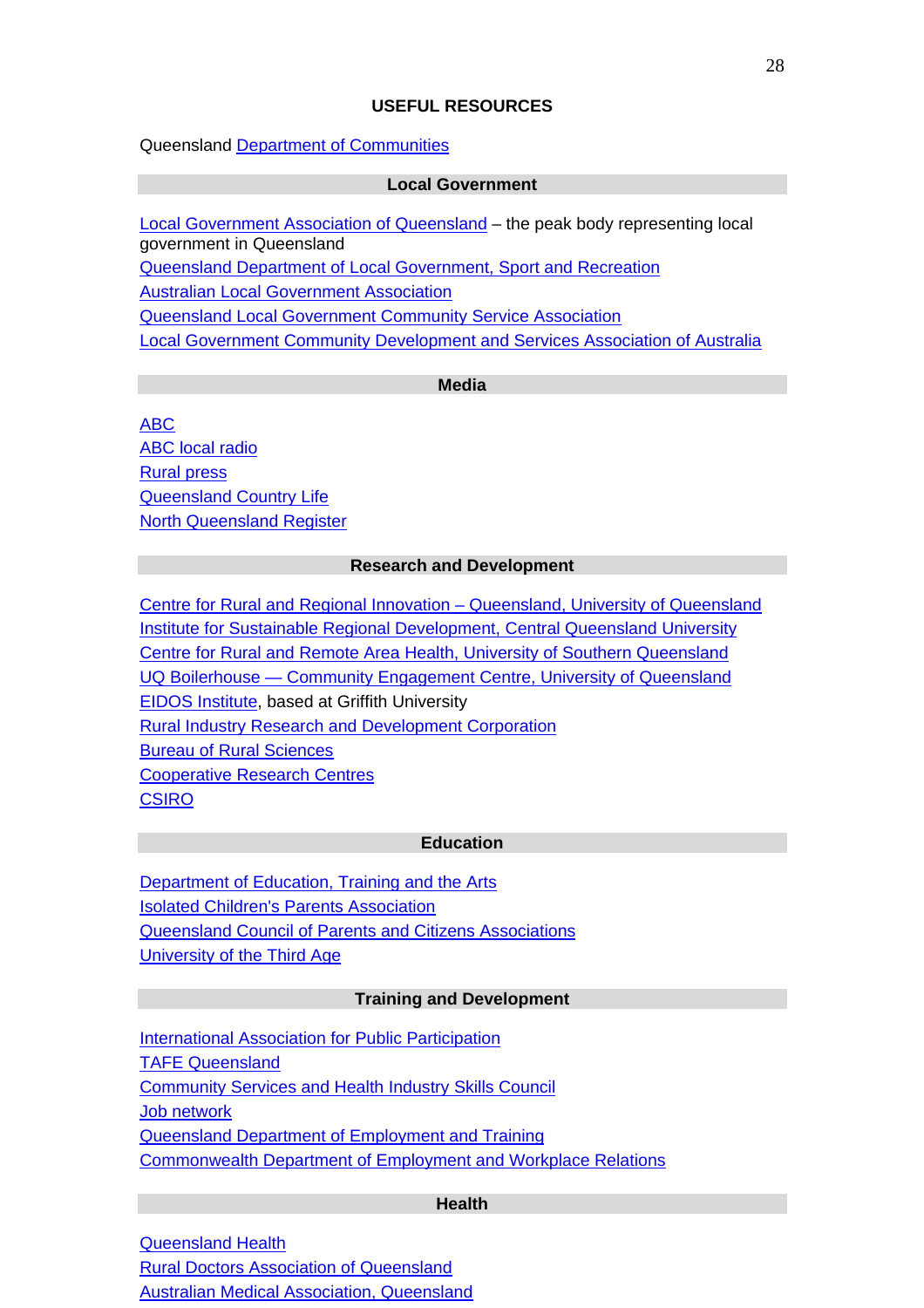[Queensland Divisions of General Practice](http://www.qdgp.org.au/) [Royal Flying Doctor Service \(Queensland Section\)](http://www.flyingdoctor.org.au/)

#### **Social services**

**[Centrelink](http://www.centrelink.gov.au/)** [Queensland Council of Social Service](http://www.qcoss.org.au/) **[Anglicare](http://www.anglicarebrisbane.com/) [Bluecare](http://www.bluecare.org.au/) [Centacare](http://www.centacarebrisbane.net.au/index.php) [St Vincent de Paul](http://www.vinnies.org.au/)** [Salvation Army](http://www.salvos.org.au/)

#### **Rural Women**

[Country Womens Association](http://www.qcwa.org.au/) [Queensland Rural Womens Network](http://www.qrwn.org.au/)

#### **Business, Employment and Economy**

[Commerce Queensland](http://www.commerceqld.com.au/) [Area Consultative Committees](http://www.acc.gov.au/) [Job network](http://www.jobnetwork.gov.au/) [Queensland Department of Employment and Training](http://www.training.qld.gov.au/) [Commonwealth Department of Employment and Workplace Relations](http://www.dewr.gov.au/) [Queensland Department of State Development](http://www.sd.qld.gov.au/) 

#### **Transport**

[Queensland Department of Transport](http://www.transport.qld.gov.au/) [Commonwealth Department of Transport and Regional Services](http://www.dotars.gov.au/)

#### **Special Needs**

**[Disability Services Queensland](http://www.disability.qld.gov.au/)** [Community Resource Unit](http://www.cru.org.au/)

#### **Information and Data**

[Australian Bureau of Statistics](http://www.abs.gov.au/) [Office of Economic and Statistical Research](http://www.oesr.qld.gov.au/) [Australian Bureau of Agricultural and Resource Economics](http://www.abareconomics.com/) (ABARE)

#### **Housing**

[Queensland Department of Housing](http://www.housing.qld.gov.au/) [Queensland Community Housing Coalition](http://www.qchc.asn.au/)

#### **Development Associations**

[Cooloola Regional Development Bureau](http://www.cooloola.org.au/) [Burnett Inland Economic Development Organisation](http://www.biedo.org.au/) [Gulf Savannah Development](http://www.gulf-savannah.com.au/) [Central Highlands Development](http://www.chdc.com.au/) [Rockhampton Regional Development](http://www.cqris.com.au/)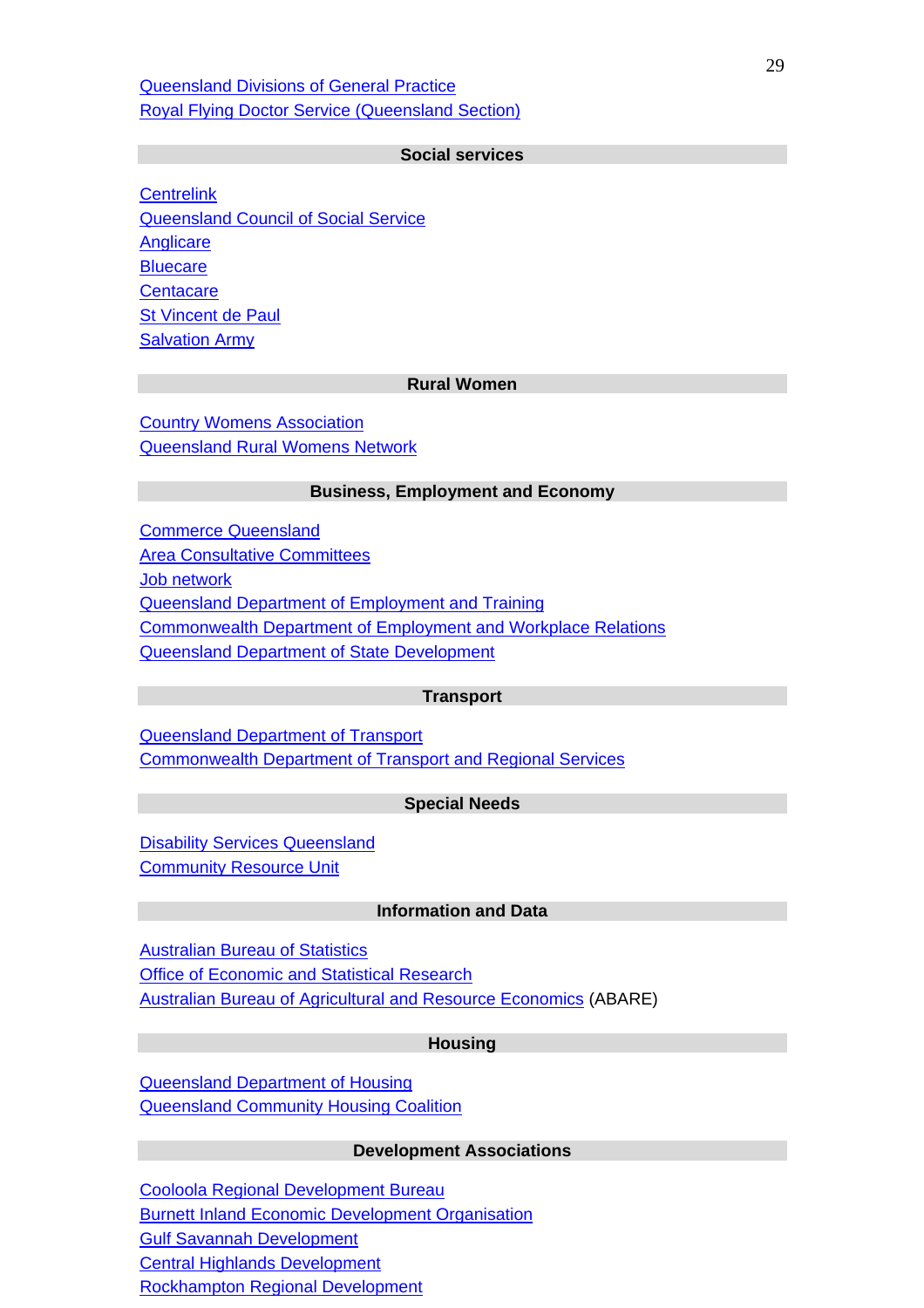#### **Natural Resource Management**

[Regional NRM](http://www.regionalnrm.qld.gov.au/) [Queensland Regional Natural Resource Management Groups Collective](http://www.rgc.org.au/) [National Heritage Trust](http://www.nht.gov.au/) [Queensland Water and Land Carers](http://www.landcareqld.org.au/) [Queensland Landcare Foundation](http://www.landcare.org.au/)

#### **Emergency services**

[Queensland Department of Emergency Services](http://www.emergency.qld.gov.au/) [Queensland Ambulance Service](http://www.ambulance.qld.gov.au/) [Queensland Police Service](http://www.police.qld.gov.au/) [Rural Fire Brigade](http://www.ruralfire.qld.gov.au/) **[SES](http://www.emergency.qld.gov.au/ses/)** 

#### **Multicultural**

[Multicultural Affairs Queensland](http://www.multicultural.qld.gov.au/)

#### **Arts and Culture**

[Arts Queensland](http://www.arts.qld.gov.au/) [Queensland Arts Council](http://www.qac.org.au/)  [Youth Arts Queensland](http://www.yaq.org.au/)  [Queensland Art Gallery](http://www.qag.qld.gov.au/)

#### **Indigenous**

[Indigenous Coordination Centres](http://www.indigenous.gov.au/icc) [Native Title Representative Bodies](http://ntru.aiatsis.gov.au/research/resourceguide/statesandterritories/QLD/qld03.html) [Reconciliation Queensland](http://www.reconciliation.org.au/)

#### **Youth**

[Young Australian Rural Network](http://www.yarn.gov.au/) **Heywire** 

#### **Seniors**

[Aged Care Queensland](http://www.acqi.org.au/) [Association of Independent Retirees](http://www.independentretirees.com/) [Commonwealth Department of Health and Aging](http://www.health.gov.au/)

#### **Primary industries**

[Queensland Farmers' Federation \(QFF\)](http://www.qff.org.au/) [AgForce Queensland](http://www.agforceqld.org.au/) [Commonwealth Department of Agriculture, Fisheries and Forestry](http://www.daff.gov.au/) [Queensland Department of Primary Industries and Fisheries](http://www.dpi.qld.gov.au/)

#### **Foundations**

[Foundation for Rural and Regional Renewal](http://www.frrr.org.au/)